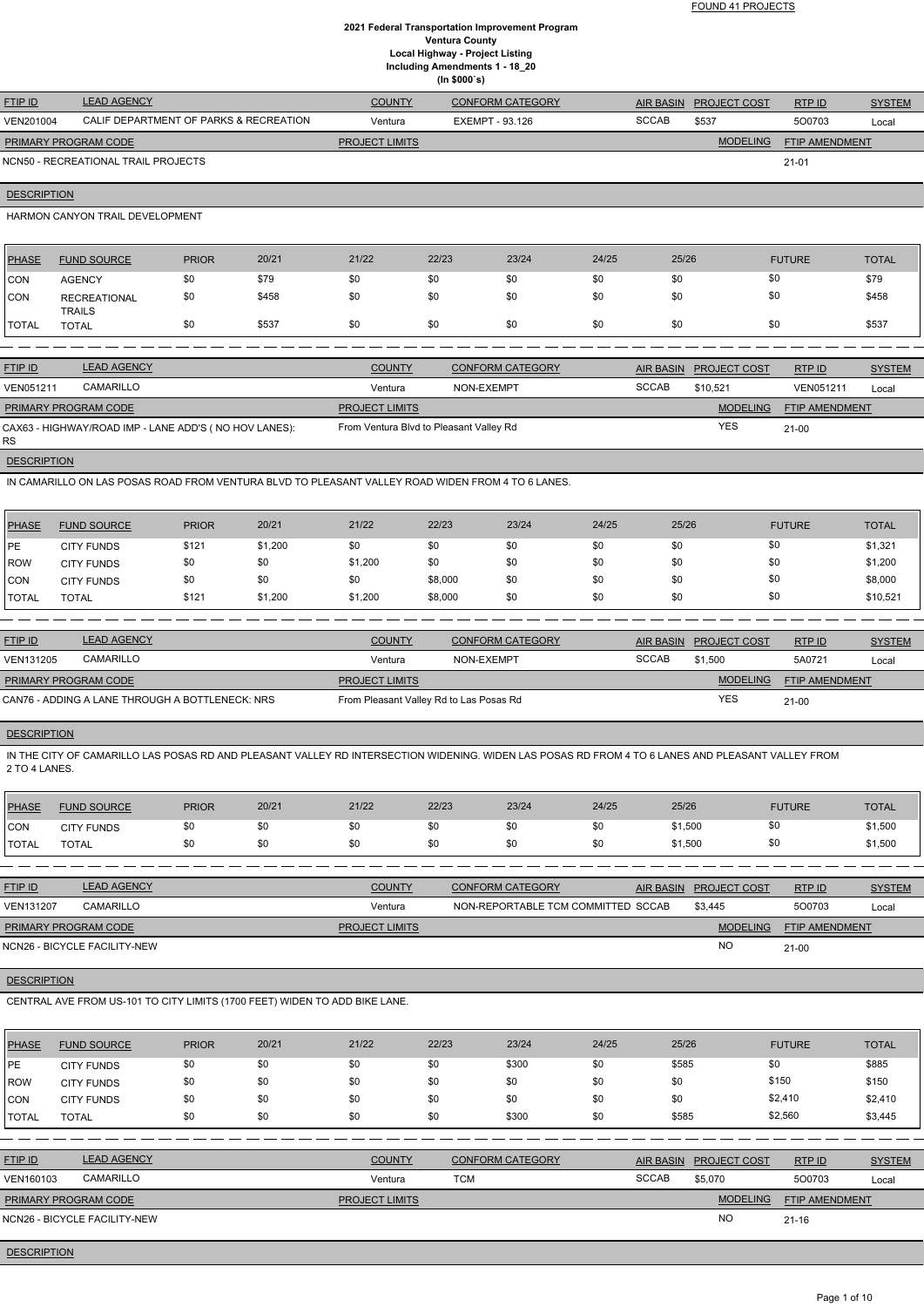PLEASANT VALLEY ROAD CLASS 2 BIKE LANES PROJECT FROM 5TH STREET TO LAS POSAS ROAD (APPROXIMATELY 8,700 FEET) USING TOLL CREDITS OF \$162 TO MATCH CMAQ CON IN 21/22.

| <b>PHASE</b> | <b>FUND SOURCE</b> | <b>PRIOR</b> | 20/21 | 21/22   | 22/23 | 23/24 | 24/25 | 25/26 | <b>FUTURE</b> | <b>TOTAL</b> |
|--------------|--------------------|--------------|-------|---------|-------|-------|-------|-------|---------------|--------------|
| PE           | <b>CITY FUNDS</b>  | \$118        | \$0   | \$0     | \$0   | \$0   | \$0   | \$0   | \$0           | \$118        |
| <b>PE</b>    | <b>CMAQ</b>        | \$900        | \$0   | \$0     | \$0   | \$0   | \$0   | \$0   | \$0           | \$900        |
| <b>ROW</b>   | <b>CITY FUNDS</b>  | \$0          | \$0   | \$65    | \$0   | \$0   | \$0   | \$0   | \$0           | \$65         |
| <b>ROW</b>   | <b>CMAQ</b>        | \$0          | \$0   | \$500   | \$0   | \$0   | \$0   | \$0   | \$0           | \$500        |
| <b>CON</b>   | <b>CITY FUNDS</b>  | \$0          | \$0   | \$238   | \$0   | \$0   | \$0   | \$0   | \$0           | \$238        |
| <b>CON</b>   | <b>CMAQ</b>        | \$0          | \$0   | \$3,249 | \$0   | \$0   | \$0   | \$0   | \$0           | \$3,249      |
| <b>TOTAL</b> | <b>TOTAL</b>       | \$1,018      | \$0   | \$4,052 | \$0   | \$0   | \$0   | \$0   | \$0           | \$5,070      |

| <b>FTIP ID</b>              | <b>LEAD AGENCY</b>           | <b>COUNTY</b>         | <b>CONFORM CATEGORY</b>               | AIR BASIN    | <b>PROJECT COST</b> | RTPID                 | <b>SYSTEM</b> |
|-----------------------------|------------------------------|-----------------------|---------------------------------------|--------------|---------------------|-----------------------|---------------|
| VEN190114                   | <b>CAMARILLO</b>             | Ventura               | тсм                                   | <b>SCCAB</b> | \$6.389             | 500703                | Local         |
| <b>PRIMARY PROGRAM CODE</b> |                              | <b>PROJECT LIMITS</b> |                                       |              | <b>MODELING</b>     | <b>FTIP AMENDMENT</b> |               |
|                             | NCN26 - BICYCLE FACILITY-NEW |                       | From LAS POSAS ROAD to CENTRAL AVENUE |              | <b>NO</b>           | $21-00$               |               |

# **DESCRIPTION**

IN CAMARILLO, SPRINGVILLE DRIVE BIKE TRAIL - EXTENDS CLASS I BIKE TRAIL FROM SPRINGVILLE DRIVE TO CENTRAL AVENUE APPROXIMATELY 1.0 MILE (Using Toll Credits for CMAQ)

| <b>PHASE</b> | <b>FUND SOURCE</b> | <b>PRIOR</b> | 20/21   | 21/22 | 22/23   | 23/24 | 24/25 | 25/26 | <b>FUTURE</b> | <b>TOTAL</b> |
|--------------|--------------------|--------------|---------|-------|---------|-------|-------|-------|---------------|--------------|
| l PE         | <b>CITY FUNDS</b>  | \$700        | \$0     | \$0   | \$0     | \$0   | \$0   | \$0   | \$0           | \$700        |
| PE           | <b>CMAQ</b>        | \$400        | \$0     | \$0   | \$0     | \$0   | \$0   | \$0   | \$0           | \$400        |
| ROW          | <b>CITY FUNDS</b>  | \$0          | \$1,415 | \$0   | \$0     | \$0   | \$0   | \$0   | \$0           | \$1,415      |
| <b>CON</b>   | <b>CITY FUNDS</b>  | \$0          | \$0     | \$0   | \$3,874 | \$0   | \$0   | \$0   | \$0           | \$3,874      |
| <b>TOTAL</b> | <b>TOTAL</b>       | \$1,100      | \$1,415 | \$0   | \$3,874 | \$0   | \$0   | \$0   | \$0           | \$6,389      |

| <b>FTIP ID</b>              | <b>LEAD AGENCY</b>                          | <b>COUNTY</b>         | <b>CONFORM CATEGORY</b> | <b>AIR BASIN</b> | <b>PROJECT COST</b> | RTP ID                | <b>SYSTEM</b> |
|-----------------------------|---------------------------------------------|-----------------------|-------------------------|------------------|---------------------|-----------------------|---------------|
| <b>VEN191206</b>            | CAMARILLO                                   | Ventura               | EXEMPT - 93.126         | <b>SCCAB</b>     | \$6,254             | 5AL04                 | Local         |
| <b>PRIMARY PROGRAM CODE</b> |                                             | <b>PROJECT LIMITS</b> |                         |                  | <b>MODELING</b>     | <b>FTIP AMENDMENT</b> |               |
|                             | NCRT1 - BRIDGE RES & REP (NO LN ADD) w/ TCM |                       |                         |                  |                     | $21-00$               |               |

# **DESCRIPTION**

IN CAMARILLO, CAMARILLO HILLS DRAIN REPLACEMENT AT VENTURA BOULEVARD. IN THE CITY OF CAMARILLO ON VENTURA BOULEVARD, REPLACE DETERIORATING REINFORCED CONCRETE BOX UNDER VENTURA BOULEVARD AND LAS POSAS ROAD INTERSECTION.

| <b>PHASE</b>     | <b>FUND SOURCE</b> | <b>PRIOR</b> | 20/21   | 21/22 | 22/23   | 23/24 | 24/25 | 25/26 | <b>FUTURE</b> | <b>TOTAL</b> |
|------------------|--------------------|--------------|---------|-------|---------|-------|-------|-------|---------------|--------------|
| PE               | <b>CITY FUNDS</b>  | \$0          | \$1,000 | \$0   | \$0     | \$0   | \$0   | \$0   | \$0           | \$1,000      |
| ROW <sup>'</sup> | <b>CITY FUNDS</b>  | \$0          | \$100   | \$0   | \$0     | \$0   | \$0   | \$0   | \$0           | \$100        |
| <b>CON</b>       | <b>CITY FUNDS</b>  | \$0          | \$0     | \$0   | \$5,154 | \$0   | \$0   | \$0   | \$0           | \$5,154      |
| <b>TOTAL</b>     | <b>TOTAL</b>       | \$0          | \$1,100 | \$0   | \$5,154 | \$0   | \$0   | \$0   | \$0           | \$6,254      |

| <b>FTIP ID</b>              | <b>LEAD AGENCY</b>           | <b>COUNTY</b>         | <b>CONFORM CATEGORY</b> |              | AIR BASIN PROJECT COST | RTP ID                | <b>SYSTEM</b> |
|-----------------------------|------------------------------|-----------------------|-------------------------|--------------|------------------------|-----------------------|---------------|
| <b>VEN051401</b>            | <b>FILLMORE</b>              | Ventura               | EXEMPT - 93.126         | <b>SCCAB</b> | \$1,395                | VEN051401             | Local         |
| <b>PRIMARY PROGRAM CODE</b> |                              | <b>PROJECT LIMITS</b> |                         |              | <b>MODELING</b>        | <b>FTIP AMENDMENT</b> |               |
|                             | NCN26 - BICYCLE FACILITY-NEW |                       |                         |              | <b>NO</b>              | $21 - 00$             |               |

### **DESCRIPTION**

ROUTE 126 AND SANTA PAULA BRANCH RAILROAD AT POLE CREEK - CLASS I BIKE PATH UNDERCROSSING 0.2 MILES IN LENGTH (PROJECT INCLUDES TOLL CREDITS FOR MATCH FOR CMAQ FOR PE).

| <b>PHASE</b>   | <b>FUND SOURCE</b>           | <b>PRIOR</b> | 20/21 | 21/22                 | 22/23 | 23/24                              | 24/25 | 25/26            |                     | <b>FUTURE</b>         | <b>TOTAL</b>  |
|----------------|------------------------------|--------------|-------|-----------------------|-------|------------------------------------|-------|------------------|---------------------|-----------------------|---------------|
| <b>IPE</b>     | <b>CITY FUNDS</b>            | \$0          | \$0   | \$0                   | \$0   | \$100                              | \$0   | \$0              | \$0                 |                       | \$100         |
| <b>IPE</b>     | CMAQ                         | \$0          | \$0   | \$0                   | \$0   | \$73                               | \$0   | \$0              | \$0                 |                       | \$73          |
| <b>CON</b>     | <b>CITY FUNDS</b>            | \$0          | \$0   | \$0                   | \$0   | \$1,222                            | \$0   | \$0              | \$0                 |                       | \$1,222       |
| <b>TOTAL</b>   | <b>TOTAL</b>                 | \$0          | \$0   | \$0                   | \$0   | \$1,395                            | \$0   | \$0              | \$0                 |                       | \$1,395       |
|                |                              |              |       |                       |       |                                    |       |                  |                     |                       |               |
| <b>FTIP ID</b> | <b>LEAD AGENCY</b>           |              |       | <b>COUNTY</b>         |       | <b>CONFORM CATEGORY</b>            |       | <b>AIR BASIN</b> | <b>PROJECT COST</b> | RTPID                 | <b>SYSTEM</b> |
| VEN130601      | <b>OJAI</b>                  |              |       | Ventura               |       | NON-REPORTABLE TCM COMMITTED SCCAB |       |                  | \$103               | 5TDL04                | Local         |
|                | PRIMARY PROGRAM CODE         |              |       | <b>PROJECT LIMITS</b> |       |                                    |       |                  | <b>MODELING</b>     | <b>FTIP AMENDMENT</b> |               |
|                | NCN26 - BICYCLE FACILITY-NEW |              |       |                       |       |                                    |       |                  | N <sub>O</sub>      | $21 - 00$             |               |

**DESCRIPTION** 

OVER FOX CANYON BARRANCA IN OJAI CONSTRUCT BIKE BRIDGE. LESS THAN 1 MILE IN LENGTH. \$12 TOLL CREDITS FOR CONSTRUCTION.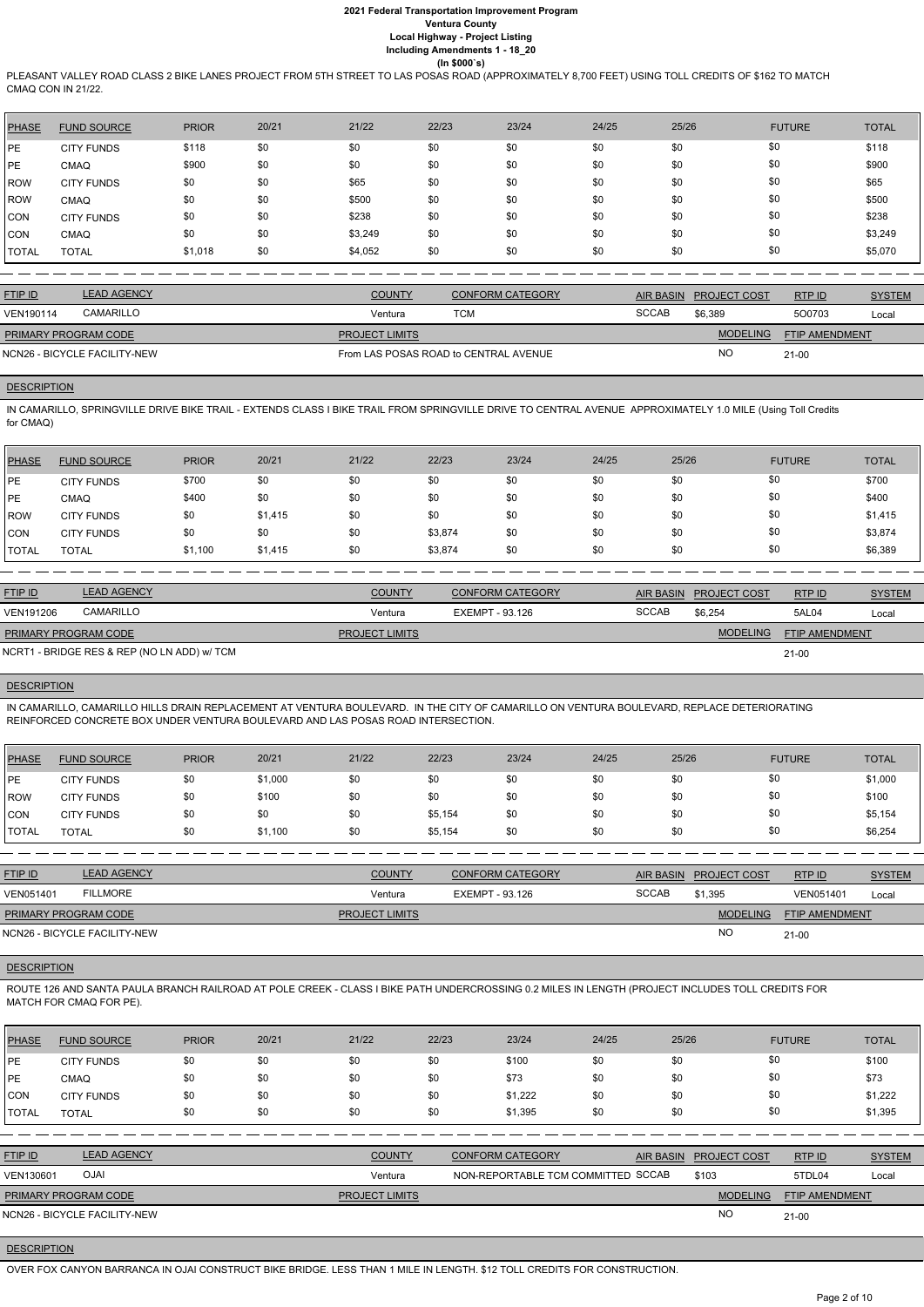| <b>PHASE</b> | <b>FUND SOURCE</b> | <b>PRIOR</b> | 20/21 | 21/22         | 22/23 | 23/24                   | 24/25 | 25/26                  | <b>FUTURE</b> | <b>TOTAL</b>  |
|--------------|--------------------|--------------|-------|---------------|-------|-------------------------|-------|------------------------|---------------|---------------|
| <b>IPE</b>   | <b>CMAQ</b>        | \$40         | \$0   | \$0           | \$0   | \$0                     | \$0   | \$0                    | \$0           | \$40          |
| <b>CON</b>   | <b>CMAQ</b>        | \$0          | \$63  | \$0           | \$0   | \$0                     | \$0   | \$0                    | \$0           | \$63          |
| <b>TOTAL</b> | <b>TOTAL</b>       | \$40         | \$63  | \$0           | \$0   | \$0                     | \$0   | \$0                    | \$0           | \$103         |
|              |                    |              |       |               |       |                         |       |                        |               |               |
| FTIP ID      | <b>LEAD AGENCY</b> |              |       | <b>COUNTY</b> |       | <b>CONFORM CATEGORY</b> |       | AIR BASIN PROJECT COST | RTP ID        | <b>SYSTEM</b> |

| OJAI<br><b>VEN170113</b>                        | Ventura               | EXEMPT - 93.126 | <b>SCCAB</b> | \$4,499         | 500703                | Local |
|-------------------------------------------------|-----------------------|-----------------|--------------|-----------------|-----------------------|-------|
| <b>PRIMARY PROGRAM CODE</b>                     | <b>PROJECT LIMITS</b> |                 |              | <b>MODELING</b> | <b>FTIP AMENDMENT</b> |       |
| NCR25 - BICYCLE & PEDESTRAIN FACILITIES-UPGRADE |                       |                 |              | <b>NO</b>       | $21 - 03$             |       |

### **DESCRIPTION**

Pedestrian and Bike Safety Improvements; Ojai Avenue and Maricopa Hwy. (Project will use \$431 in toll credits).

IN THE NORTHEAST COMMUNITY OF THE CITY OF OXNARD, NORTHEAST OF OXNARD TRANSPORTATION CENTER. INSTALL 1.9 MI CLASS II BIKE LANES, 6.3 MI CLASS III BIKE LANES AND IMPROVEMENTS TO 3.69 MI OF EXISTING BIKE LANES. BICYCLE BOULEVARDS AND PEDESTRIAN IMPROVEMENTS AT RAMONA, CHAVEZ, AND LEMONWOOD ELEMENTARY SCHOOLS, AND BICYCLE AND PEDESTRIAN IMPROVEMENTS ON CLOYNE STREET.

| <b>PHASE</b> | <b>FUND SOURCE</b>                     | <b>PRIOR</b> | 20/21   | 21/22 | 22/23 | 23/24 | 24/25 | 25/26 | <b>FUTURE</b> | <b>TOTAL</b> |
|--------------|----------------------------------------|--------------|---------|-------|-------|-------|-------|-------|---------------|--------------|
| <b>IPE</b>   | <b>ACTIVE</b><br><b>TRANSPORTATION</b> | \$230        | \$0     | \$0   | \$0   | \$0   | \$0   | \$0   | \$0           | \$230        |
| IPE.         | <b>CMAQ</b>                            | \$100        | \$0     | \$0   | \$0   | \$0   | \$0   | \$0   | \$0           | \$100        |
| <b>CON</b>   | <b>ACTIVE</b><br><b>TRANSPORTATION</b> | \$0          | \$2,103 | \$0   | \$0   | \$0   | \$0   | \$0   | \$0           | \$2,103      |
| ICON         | <b>CMAQ</b>                            | \$0          | \$1,324 | \$0   | \$0   | \$0   | \$0   | \$0   | \$0           | \$1,324      |
| <b>CON</b>   | TDA ARTICLE #3                         | \$0          | \$742   | \$0   | \$0   | \$0   | \$0   | \$0   | \$0           | \$742        |
| <b>TOTAL</b> | <b>TOTAL</b>                           | \$330        | \$4,169 | \$0   | \$0   | \$0   | \$0   | \$0   | \$0           | \$4,499      |

| <b>FTIP ID</b>       | <b>LEAD AGENCY</b>               | <b>COUNTY</b>         | <b>CONFORM CATEGORY</b> | AIR BASIN    | <b>PROJECT COST</b> | RTPID                 | <b>SYSTEM</b> |
|----------------------|----------------------------------|-----------------------|-------------------------|--------------|---------------------|-----------------------|---------------|
| VEN130101            | <b>OXNARD</b>                    | Ventura               | <b>TCM Committed</b>    | <b>SCCAB</b> | \$1.153             | 500703                | Local         |
| PRIMARY PROGRAM CODE |                                  | <b>PROJECT LIMITS</b> |                         |              | <b>MODELING</b>     | <b>FTIP AMENDMENT</b> |               |
|                      | NCR26 - BICYCLE FACILITY-UPGRADE |                       |                         |              | <b>NO</b>           | $21 - 04$             |               |

# **DESCRIPTION**

| PHASE          | <b>FUND SOURCE</b> | <b>PRIOR</b> | 20/21   | 21/22 | 22/23 | 23/24 | 24/25 | 25/26 | <b>FUTURE</b> | <b>TOTAL</b> |
|----------------|--------------------|--------------|---------|-------|-------|-------|-------|-------|---------------|--------------|
| PE             | <b>CITY FUNDS</b>  | \$8          | \$0     | \$0   | \$0   | \$0   | \$0   | \$0   | \$0           | \$8          |
| PE             | <b>CMAQ</b>        | \$59         | \$0     | \$0   | \$0   | \$0   | \$0   | \$0   | \$0           | \$59         |
| ICON           | <b>CITY FUNDS</b>  | \$0          | \$220   | \$0   | \$0   | \$0   | \$0   | \$0   | \$0           | \$220        |
| CON            | <b>CMAQ</b>        | \$0          | \$866   | \$0   | \$0   | \$0   | \$0   | \$0   | \$0           | \$866        |
| <b>I</b> TOTAL | TOTAL              | \$67         | \$1,086 | \$0   | \$0   | \$0   | \$0   | \$0   | \$0           | \$1,153      |

| <b>FTIP ID</b>              | <b>LEAD AGENCY</b>           | <b>COUNTY</b>         | <b>CONFORM CATEGORY</b> | AIR BASIN    | <u>PROJECT COST</u> | RTP ID                | <b>SYSTEM</b> |
|-----------------------------|------------------------------|-----------------------|-------------------------|--------------|---------------------|-----------------------|---------------|
| VEN130102                   | <b>OXNARD</b>                | Ventura               | <b>TCM Committed</b>    | <b>SCCAB</b> | \$346               | 500703                | Local         |
| <b>PRIMARY PROGRAM CODE</b> |                              | <b>PROJECT LIMITS</b> |                         |              | <b>MODELING</b>     | <b>FTIP AMENDMENT</b> |               |
|                             | NCN26 - BICYCLE FACILITY-NEW |                       |                         |              | <b>NO</b>           | $21-00$               |               |

# **DESCRIPTION**

ON C STREET FROM VINEYARD AVE TO CHANNEL ISLANDS BLVD, CONSTRUCT 4.9 MI OF CLASS II BIKE LANES. CONSTRUCT CLASS III BIKE LANES ON GUAVA ST/HEMLOCK AVE AND ALONG HILL ST.

| <b>PHASE</b>   | <b>FUND SOURCE</b>               | <b>PRIOR</b> | 20/21 | 21/22                             | 22/23      | 23/24                   | 24/25 | 25/26            |                     | <b>FUTURE</b>         | <b>TOTAL</b>  |
|----------------|----------------------------------|--------------|-------|-----------------------------------|------------|-------------------------|-------|------------------|---------------------|-----------------------|---------------|
| <b>PE</b>      | <b>CITY FUNDS</b>                | \$4          | \$0   | \$0                               | \$0        | \$0                     | \$0   | \$0              | \$0                 |                       | \$4           |
| PE             | <b>CMAQ</b>                      | \$28         | \$0   | \$0                               | \$0        | \$0                     | \$0   | \$0              | \$0                 |                       | \$28          |
| CON            | <b>CITY FUNDS</b>                | \$0          | \$36  | \$0                               | \$0        | \$0                     | \$0   | \$0              | \$0                 |                       | \$36          |
| ICON           | <b>CMAQ</b>                      | \$0          | \$278 | \$0                               | \$0        | \$0                     | \$0   | \$0              | \$0                 |                       | \$278         |
| <b>TOTAL</b>   | <b>TOTAL</b>                     | \$32         | \$314 | \$0                               | \$0        | \$0                     | \$0   | \$0              | \$0                 |                       | \$346         |
|                |                                  |              |       |                                   |            |                         |       |                  |                     |                       |               |
| <b>FTIP ID</b> | <b>LEAD AGENCY</b>               |              |       | <b>COUNTY</b>                     |            | <b>CONFORM CATEGORY</b> |       | <b>AIR BASIN</b> | <b>PROJECT COST</b> | RTP ID                | <b>SYSTEM</b> |
| VEN150907      | <b>OXNARD</b>                    |              |       | Ventura                           | <b>TCM</b> |                         |       | <b>SCCAB</b>     | \$2,205             | 5TDL04                | Local         |
|                | PRIMARY PROGRAM CODE             |              |       | <b>PROJECT LIMITS</b>             |            |                         |       |                  | <b>MODELING</b>     | <b>FTIP AMENDMENT</b> |               |
|                | NCR26 - BICYCLE FACILITY-UPGRADE |              |       | From 101 Freeway to Gonzales Road |            |                         |       |                  | <b>NO</b>           | $21 - 04$             |               |
|                |                                  |              |       |                                   |            |                         |       |                  |                     |                       |               |

# **DESCRIPTION**

Oxnard Blvd. Bicycle & Pedestrian Facilities from 101 Freeway to Gonzales Road approximately 14,800 feet. (Using Toll Credits for CMAQ)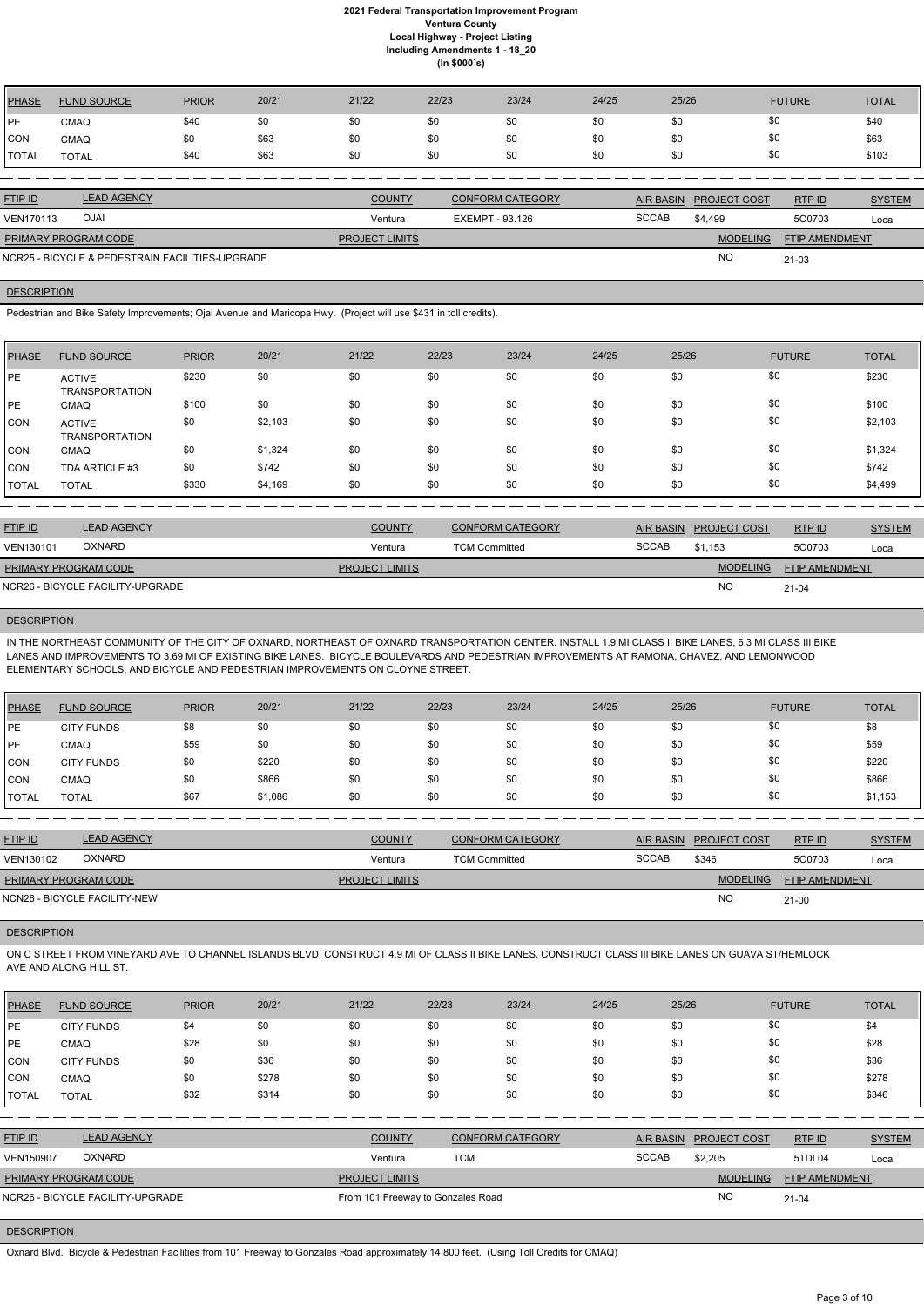| <b>PHASE</b> | <b>FUND SOURCE</b>                     | <b>PRIOR</b> | 20/21   | 21/22 | 22/23 | 23/24 | 24/25 | 25/26 | <b>FUTURE</b> | <b>TOTAL</b> |
|--------------|----------------------------------------|--------------|---------|-------|-------|-------|-------|-------|---------------|--------------|
| PE           | <b>ACTIVE</b><br><b>TRANSPORTATION</b> | \$57         | \$0     | \$0   | \$0   | \$0   | \$0   | \$0   | \$0           | \$57         |
| PE           | <b>CITY FUNDS</b>                      | \$45         | \$0     | \$0   | \$0   | \$0   | \$0   | \$0   | \$0           | \$45         |
| <b>PE</b>    | <b>CMAQ</b>                            | \$100        | \$0     | \$0   | \$0   | \$0   | \$0   | \$0   | \$0           | \$100        |
| <b>PE</b>    | <b>LOCAL TRANS FUNDS</b>               | \$13         | \$0     | \$0   | \$0   | \$0   | \$0   | \$0   | \$0           | \$13         |
| <b>CON</b>   | <b>CITY FUNDS</b>                      | \$0          | \$228   | \$0   | \$0   | \$0   | \$0   | \$0   | \$0           | \$228        |
| <b>CON</b>   | <b>CMAQ</b>                            | \$0          | \$1,762 | \$0   | \$0   | \$0   | \$0   | \$0   | \$0           | \$1,762      |
| TOTAL        | <b>TOTAL</b>                           | \$215        | \$1,990 | \$0   | \$0   | \$0   | \$0   | \$0   | \$0           | \$2,205      |

| <b>FTIP ID</b>       | <b>LEAD AGENCY</b>                          | <b>COUNTY</b>                                | <b>CONFORM CATEGORY</b> | AIR BASIN    | <b>PROJECT COST</b> | RTPID                 | <b>SYSTEM</b> |
|----------------------|---------------------------------------------|----------------------------------------------|-------------------------|--------------|---------------------|-----------------------|---------------|
| <b>VEN170414</b>     | <b>OXNARD</b>                               | Ventura                                      | EXEMPT - 93.126         | <b>SCCAB</b> | \$1.239             | 500703                | Local         |
| PRIMARY PROGRAM CODE |                                             | <b>PROJECT LIMITS</b>                        |                         |              | <b>MODELING</b>     | <b>FTIP AMENDMENT</b> |               |
|                      | NCN25 - BICYCLE & PEDESTRAIN FACILITIES-NEW | From Pleasant Valley Raod to 3,525 feet east |                         |              | NC                  | $21 - 00$             |               |

### **DESCRIPTION**

IN OXNARD - ETTING ROAD SIDEWALK (2,300 ft.) AND BIKELANE (3,525 ft.) PROJECT, FROM PLEASANT VALLEY ROAD TO EASTERLY CITY LIMITS, project will install sidewalk, curb and gutter, access ramps, widen the road to accommodate bike lanes, crosswalk, crosswalk flashing beacons, and street lights and four way stop at Olds Road.

| <b>PHASE</b> | <b>FUND SOURCE</b>                     | <b>PRIOR</b> | 20/21   | 21/22 | 22/23 | 23/24 | 24/25 | 25/26 | <b>FUTURE</b> | <b>TOTAL</b> |
|--------------|----------------------------------------|--------------|---------|-------|-------|-------|-------|-------|---------------|--------------|
| <b>IPE</b>   | <b>ACTIVE</b><br><b>TRANSPORTATION</b> | \$80         | \$0     | \$0   | \$0   | \$0   | \$0   | \$0   | \$0           | \$80         |
| <b>IPE</b>   | <b>CITY FUNDS</b>                      | \$20         | \$0     | \$0   | \$0   | \$0   | \$0   | \$0   | \$0           | \$20         |
| <b>ROW</b>   | <b>ACTIVE</b><br><b>TRANSPORTATION</b> | \$40         | \$0     | \$0   | \$0   | \$0   | \$0   | \$0   | \$0           | \$40         |
| <b>IROW</b>  | <b>CITY FUNDS</b>                      | \$10         | \$0     | \$0   | \$0   | \$0   | \$0   | \$0   | \$0           | \$10         |
| CON          | <b>ACTIVE</b><br><b>TRANSPORTATION</b> | \$0          | \$871   | \$0   | \$0   | \$0   | \$0   | \$0   | \$0           | \$871        |
| CON          | <b>CITY FUNDS</b>                      | \$0          | \$218   | \$0   | \$0   | \$0   | \$0   | \$0   | \$0           | \$218        |
| TOTAL        | <b>TOTAL</b>                           | \$150        | \$1,089 | \$0   | \$0   | \$0   | \$0   | \$0   | \$0           | \$1,239      |

4th Street Mobility Improvements in Oxnard - install curb extensions, crosswalks, Class II bike lanes, bike racks, street lighting, and modify traffic signals along 4th Street from Oxnard Boulevard to C Street.

| <b>FTIP ID</b>               | <b>LEAD AGENCY</b> | <b>COUNTY</b>                        | <b>CONFORM CATEGORY</b> | <b>AIR BASIN</b> | <b>PROJECT COST</b> | RTP ID                | <b>SYSTEM</b> |
|------------------------------|--------------------|--------------------------------------|-------------------------|------------------|---------------------|-----------------------|---------------|
| VEN190701                    | OXNARD             | Ventura                              | EXEMPT - 93.126         | <b>SCCAB</b>     | \$860               | 500703                | Local         |
| <b>PRIMARY PROGRAM CODE</b>  |                    | <b>PROJECT LIMITS</b>                |                         |                  | <b>MODELING</b>     | <b>FTIP AMENDMENT</b> |               |
| NCN26 - BICYCLE FACILITY-NEW |                    | From GONZALES ROAD to CAMINO DEL SOL |                         | <b>NO</b>        | $21 - 00$           |                       |               |

# **DESCRIPTION**

IN THE CITY OF OXNARD, CONSTRUCT OXNARD BOULEVARD GAP CLOSURE CLASS 1 BIKEWAY AND ADA IMPROVEMENTS PARALLEL TO OXNARD BOULEVARD BETWEEN GONZALES ROAD AND CAMINO DEL SOL. (0.26 MILES)

| <b>PHASE</b> | <b>FUND SOURCE</b>                     | <b>PRIOR</b> | 20/21 | 21/22 | 22/23 | 23/24 | 24/25 | 25/26 | <b>FUTURE</b> | <b>TOTAL</b> |
|--------------|----------------------------------------|--------------|-------|-------|-------|-------|-------|-------|---------------|--------------|
| <b>IPE</b>   | <b>ACTIVE</b><br><b>TRANSPORTATION</b> | \$98         | \$0   | \$0   | \$0   | \$0   | \$0   |       | \$0           | \$98         |
| CON          | <b>ACTIVE</b><br><b>TRANSPORTATION</b> | \$0          | \$762 | \$0   | \$0   | \$0   | \$0   |       | \$0           | \$762        |
| <b>TOTAL</b> | TOTAL                                  | \$98         | \$762 | \$0   | \$0   | \$0   | \$0   | \$0   | \$0           | \$860        |

| <b>FTIP ID</b>              | <b>LEAD AGENCY</b>                          | <b>COUNTY</b>                     | <b>CONFORM CATEGORY</b> |              | AIR BASIN PROJECT COST | RTP ID                | <b>SYSTEM</b> |
|-----------------------------|---------------------------------------------|-----------------------------------|-------------------------|--------------|------------------------|-----------------------|---------------|
| <b>VEN210801</b>            | <b>OXNARD</b>                               | Ventura                           | TCM                     | <b>SCCAB</b> | \$6.900                | 500703                | Local         |
| <b>PRIMARY PROGRAM CODE</b> |                                             | <b>PROJECT LIMITS</b>             |                         |              | <b>MODELING</b>        | <b>FTIP AMENDMENT</b> |               |
|                             | NCN25 - BICYCLE & PEDESTRAIN FACILITIES-NEW | From Oxnard Boulevard to C Street |                         |              | NO.                    | 21-09                 |               |

### **DESCRIPTION**

| <b>PHASE</b> | <b>FUND SOURCE</b>              | <b>PRIOR</b> | 20/21 | 21/22 | 22/23   | 23/24 | 24/25 | 25/26 | <b>FUTURE</b> | <b>TOTAL</b> |
|--------------|---------------------------------|--------------|-------|-------|---------|-------|-------|-------|---------------|--------------|
| PE           | <b>ACTIVE</b><br>TRANSPORTATION | \$0          | \$0   | \$650 | \$0     | \$0   | \$0   | \$0   |               | \$650        |
| <b>CON</b>   | <b>CITY FUNDS</b>               | \$0          | \$0   | \$0   | \$6,250 | \$0   | \$0   | \$0   | \$0           | \$6,250      |
| <b>TOTAL</b> | TOTAL                           | \$0          | \$0   | \$650 | \$6,250 | \$0   | \$0   | \$0   | \$0           | \$6,900      |

| <b>FTIP ID</b>              | <b>LEAD AGENCY</b>                | <b>COUNTY</b>         | <b>CONFORM CATEGORY</b> |              | AIR BASIN PROJECT COST | RTPID                 | <b>SYSTEM</b> |
|-----------------------------|-----------------------------------|-----------------------|-------------------------|--------------|------------------------|-----------------------|---------------|
| VEN210804                   | <b>OXNARD</b>                     | Ventura               | NON-REPORTABLE TCM      | <b>SCCAB</b> | \$1,981                | 500703                | Local         |
| <b>PRIMARY PROGRAM CODE</b> |                                   | <b>PROJECT LIMITS</b> |                         |              | <b>MODELING</b>        | <b>FTIP AMENDMENT</b> |               |
|                             | NCN27 - PEDESTRIAN FACILITIES-NEW |                       |                         |              | <b>NO</b>              | $21-09$               |               |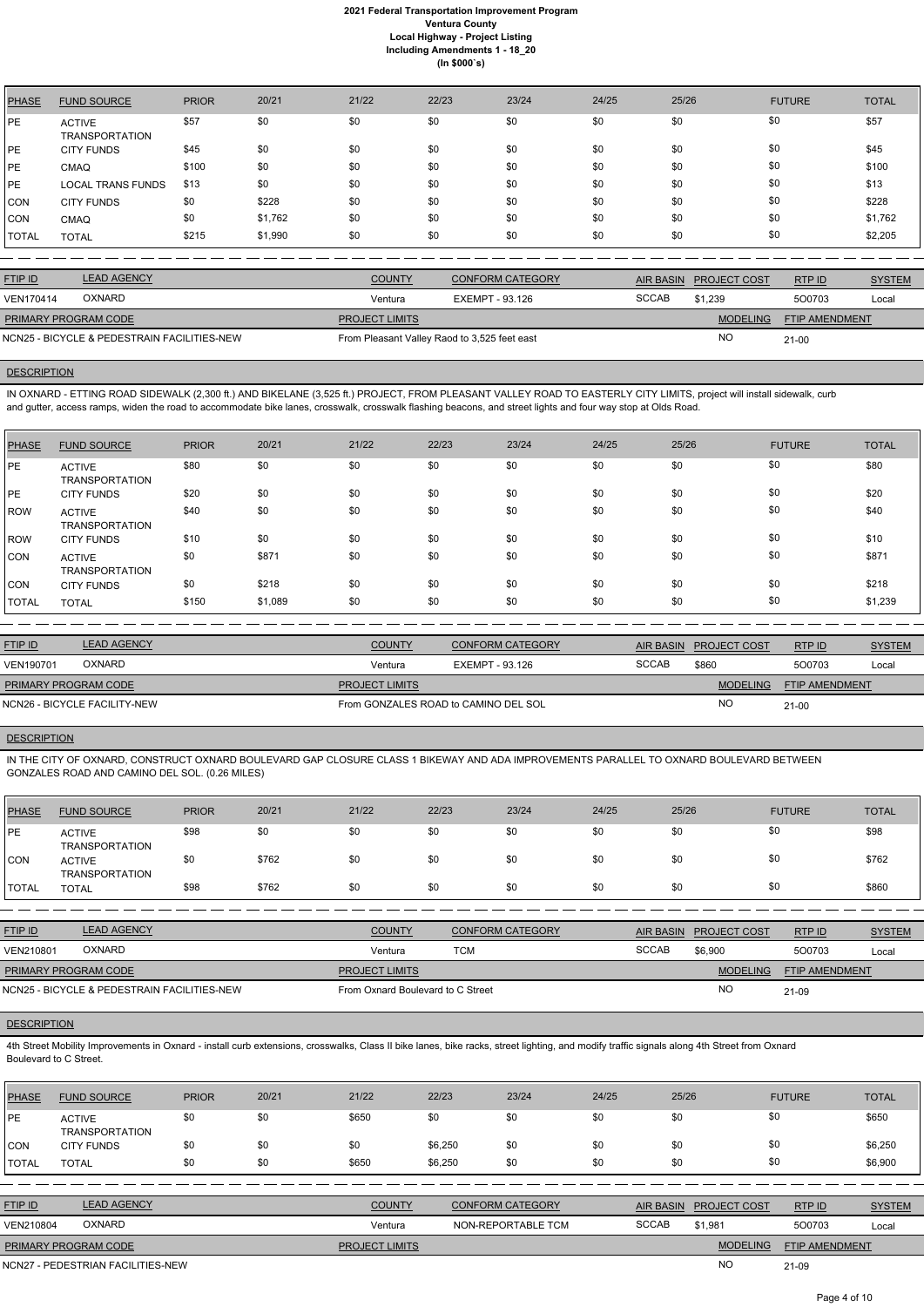### **DESCRIPTION**

In Oxnard, SRTS Safety and Enhancements Project - provide safe routes to six (6) schools in Oxnard by installing enhanced safety crossing improvements and implementing a Citywide non-infrastructure program for 26 schools.

| <b>PHASE</b> | <b>FUND SOURCE</b>                     | <b>PRIOR</b> | 20/21 | 21/22 | 22/23   | 23/24 | 24/25 | 25/26 | <b>FUTURE</b> | <b>TOTAL</b> |
|--------------|----------------------------------------|--------------|-------|-------|---------|-------|-------|-------|---------------|--------------|
| PE           | <b>ACTIVE</b><br><b>TRANSPORTATION</b> | \$0          | \$202 | \$0   | \$0     | \$0   | \$0   | \$0   | \$0           | \$202        |
| <b>CON</b>   | <b>ACTIVE</b><br><b>TRANSPORTATION</b> | \$0          | \$0   | \$0   | \$1,779 | \$0   | \$0   | \$0   | \$0           | \$1,779      |
| <b>TOTAL</b> | <b>TOTAL</b>                           | \$0          | \$202 | \$0   | \$1,779 | \$0   | \$0   | \$0   | \$0           | \$1,981      |

| <b>FTIP ID</b>              | <b>LEAD AGENCY</b>                             | <b>COUNTY</b>         | <b>CONFORM CATEGORY</b> |              | AIR BASIN PROJECT COST | RTPID                 | <b>SYSTEM</b> |
|-----------------------------|------------------------------------------------|-----------------------|-------------------------|--------------|------------------------|-----------------------|---------------|
| VEN210604                   | OXNARD HARBOR DISTRICT                         | Ventura               | EXEMPT - 93.126         | <b>SCCAB</b> | \$493                  |                       | Local         |
| <b>PRIMARY PROGRAM CODE</b> |                                                | <b>PROJECT LIMITS</b> |                         |              | <b>MODELING</b>        | <b>FTIP AMENDMENT</b> |               |
| -UPGRA/REHAB                | VER02 - VEHICLES-ADM/MAIN/SER/SEC-(GAS/DIESEL) |                       |                         |              | <b>NO</b>              | $21-06$               |               |

#### **DESCRIPTION**

Yard Tractor Idle-Reduction System: Installation of idle-reduction equipment on current fleet of Port of Hueneme yard tractors.

| <b>PHASE</b>  | <b>FUND SOURCE</b> | <b>PRIOR</b> | 20/21 | 21/22 | 22/23 | 23/24 | 24/25 | 25/26 | <b>FUTURE</b> | <b>TOTAL</b> |
|---------------|--------------------|--------------|-------|-------|-------|-------|-------|-------|---------------|--------------|
| CON           | <b>CMAQ</b>        | \$0          | \$0   | \$442 | \$0   | \$0   | \$0   |       | \$0           | \$442        |
| <b>CON</b>    | PRIVATE FUNDS      | \$0          | \$0   | \$51  | \$0   | \$0   | \$0   |       | \$0           | \$51         |
| <b>ITOTAL</b> | <b>TOTAL</b>       | \$0          | \$0   | \$493 | \$0   | \$0   | \$0   |       | \$0           | \$493        |

| <b>FTIP ID</b>              | <b>LEAD AGENCY</b>           | <b>COUNTY</b>         | <b>CONFORM CATEGORY</b> | <b>AIR BASIN</b> | <b>PROJECT COST</b> | RTP ID                | <b>SYSTEM</b> |
|-----------------------------|------------------------------|-----------------------|-------------------------|------------------|---------------------|-----------------------|---------------|
| VEN031230                   | SAN BUENAVENTURA             | Ventura               | EXEMPT - 93.126         | <b>SCCAB</b>     | \$957               | 5TDL04                | Local         |
| <b>PRIMARY PROGRAM CODE</b> |                              | <b>PROJECT LIMITS</b> |                         |                  | <b>MODELING</b>     | <b>FTIP AMENDMENT</b> |               |
|                             | NCN26 - BICYCLE FACILITY-NEW |                       |                         |                  | NO                  | 21-00                 |               |

# **DESCRIPTION**

ROUTE 126 BIKE PATH PHASE III BIKE PATH (CLASS I) PARALLEL AND SOUTH OF ROUTE 126 0.3 MILES FROM PARRISH TO BACH (ADJACENT TO IMPERIAL MOBILE HOME PARK) - TOLL CREDITS PROVIDED AS MATCH FOR CON.

| PHASE         | <b>FUND SOURCE</b> | <b>PRIOR</b> | 20/21 | 21/22 | 22/23 | 23/24 | 24/25 | 25/26 | <b>FUTURE</b> | <b>TOTAL</b> |
|---------------|--------------------|--------------|-------|-------|-------|-------|-------|-------|---------------|--------------|
| <b>IPE</b>    | <b>CITY FUNDS</b>  | \$11         | \$0   | \$0   | \$0   | \$0   | \$0   | \$0   | \$0           | \$11         |
| <b>IPE</b>    | CMAQ               | \$89         | \$0   | \$0   | \$0   | \$0   | \$0   | \$0   | \$0           | \$89         |
| <b>IROW</b>   | <b>CITY FUNDS</b>  | \$60         | \$0   | \$0   | \$0   | \$0   | \$0   | \$0   | \$0           | \$60         |
| ICON          | CMAQ               | \$0          | \$0   | \$797 | \$0   | \$0   | \$0   | \$0   | \$0           | \$797        |
| <b>ITOTAL</b> | <b>TOTAL</b>       | \$160        | \$0   | \$797 | \$0   | \$0   | \$0   | \$0   | \$0           | \$957        |

| <b>LEAD AGENCY</b>          | <b>COUNTY</b>                    | <b>CONFORM CATEGORY</b> | <b>AIR BASIN</b> |                 | RTP ID                | <b>SYSTEM</b> |
|-----------------------------|----------------------------------|-------------------------|------------------|-----------------|-----------------------|---------------|
| SAN BUENAVENTURA            | Ventura                          | EXEMPT - 93.126         | <b>SCCAB</b>     | \$354           | 5TDL04                | Local         |
| <b>PRIMARY PROGRAM CODE</b> |                                  |                         |                  | <b>MODELING</b> | <b>FTIP AMENDMENT</b> |               |
|                             | From $n/a$ to $n/a$              |                         |                  | <b>NO</b>       | 21-06                 |               |
|                             | NCR26 - BICYCLE FACILITY-UPGRADE | <b>PROJECT LIMITS</b>   |                  |                 | <b>PROJECT COST</b>   |               |

#### **DESCRIPTION**

CONSTRUCT 600-FOOT CLASS I BIKE PATH FROM SHERIDAN WAY TO VENTURA RIVER BIKE TRAIL (PROJECT INCLUDES TOLL CREDITS OF \$46)

| <b>PHASE</b>   | <b>FUND SOURCE</b>           | <b>PRIOR</b> | 20/21 | 21/22                 | 22/23           | 23/24                   | 24/25 | 25/26            |                     | <b>FUTURE</b>         | <b>TOTAL</b>  |
|----------------|------------------------------|--------------|-------|-----------------------|-----------------|-------------------------|-------|------------------|---------------------|-----------------------|---------------|
| <b>PE</b>      | <b>CMAQ</b>                  | \$44         | \$0   | \$0                   | \$0             | \$0                     | \$0   | \$0              | \$0                 |                       | \$44          |
| CON            | CMAQ                         | \$0          | \$310 | \$0                   | \$0             | \$0                     | \$0   | \$0              | \$0                 |                       | \$310         |
| <b>TOTAL</b>   | <b>TOTAL</b>                 | \$44         | \$310 | \$0                   | \$0             | \$0                     | \$0   | \$0              | \$0                 |                       | \$354         |
|                |                              |              |       |                       |                 |                         |       |                  |                     |                       |               |
| <b>FTIP ID</b> | <b>LEAD AGENCY</b>           |              |       | <b>COUNTY</b>         |                 | <b>CONFORM CATEGORY</b> |       | <b>AIR BASIN</b> | <b>PROJECT COST</b> | RTP ID                | <b>SYSTEM</b> |
| VEN170415      | <b>SAN BUENAVENTURA</b>      |              |       | Ventura               | EXEMPT - 93.126 |                         |       | <b>SCCAB</b>     | \$1,560             | 500703                | Local         |
|                | PRIMARY PROGRAM CODE         |              |       | <b>PROJECT LIMITS</b> |                 |                         |       |                  | <b>MODELING</b>     | <b>FTIP AMENDMENT</b> |               |
|                | NCN26 - BICYCLE FACILITY-NEW |              |       |                       |                 |                         |       |                  | <b>NO</b>           | $21 - 00$             |               |
|                |                              |              |       |                       |                 |                         |       |                  |                     |                       |               |

# **DESCRIPTION**

IN VENTURA, MONTALVO/CYPRESS POINT GAP CLOSURE AND COMPLETE STREETS PROJECT, project will provide Class 1 path gap closure at Cypress Point Class I Trail & Telephone Rd; add safety features for sidewalk and bicycle infrastructure and connecting Complete Streets SRTS corridor. Project includes CON funds in FY-20/21.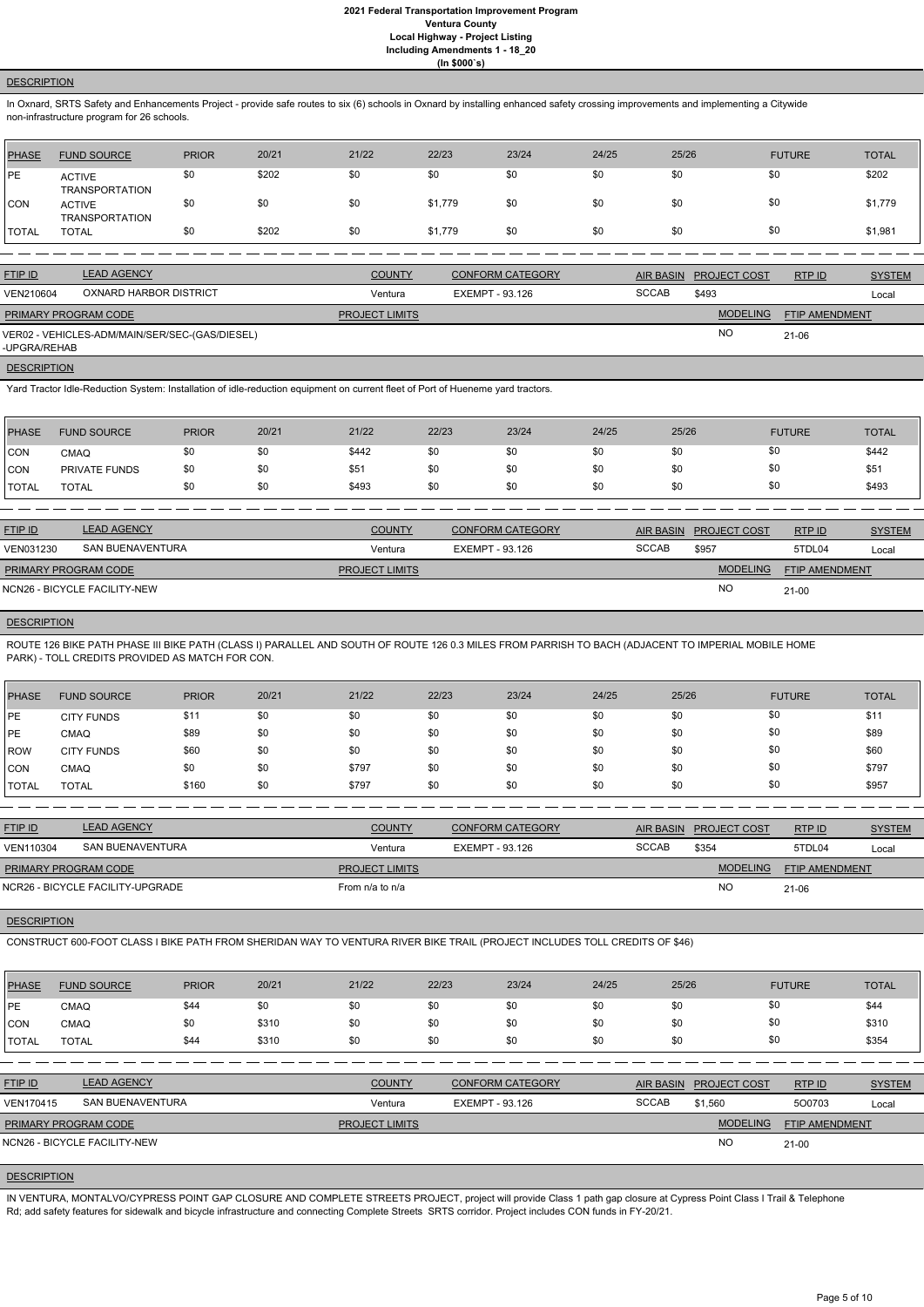# **2021 Federal Transportation Improvement Program Ventura County Local Highway - Project Listing**

**(In \$000`s)** PHASE FUND SOURCE PRIOR 20/21 21/22 22/23 23/24 24/25 25/26 FUTURE TOTAL PE ACTIVE TRANSPORTATION \$243 \$0 \$0 \$0 \$0 \$0 \$0 \$0 \$243 PE CITY FUNDS \$32 \$0 \$0 \$0 \$0 \$0 \$0 \$0 \$0 \$0 \$0 \$132 CON ACTIVE TRANSPORTATION \$0 \$1,137 \$0 \$0 \$0 \$0 \$0 \$0 \$1,137 CON CITY FUNDS \$0 \$148 \$0 \$0 \$0 \$0 \$0 \$0 \$0 \$0 \$0 \$148 TOTAL TOTAL \$275 \$1,285 \$0 \$0 \$0 \$0 \$0 \$0 \$0 \$1,560

**Including Amendments 1 - 18\_20**

| <b>FTIP ID</b>              | <b>LEAD AGENCY</b>           | <b>COUNTY</b>         | <b>CONFORM CATEGORY</b> | <b>AIR BASIN</b> | <b>PROJECT COST</b> | RTP ID                | <b>SYSTEM</b> |
|-----------------------------|------------------------------|-----------------------|-------------------------|------------------|---------------------|-----------------------|---------------|
| VEN171009                   | SAN BUENAVENTURA             | Ventura               | тсм                     | <b>SCCAB</b>     | \$507               | 500703                | Local         |
| <b>PRIMARY PROGRAM CODE</b> |                              | <b>PROJECT LIMITS</b> |                         |                  | <b>MODELING</b>     | <b>FTIP AMENDMENT</b> |               |
|                             | NCN26 - BICYCLE FACILITY-NEW |                       |                         |                  | NO                  | $21-02$               |               |

# **DESCRIPTION**

IN VENTURA HARMON BARRANCA BIKE PATH AT TELEPHONE; RALSTON, AND ANTELOPE, ANTELOPE AVENUE FROM HARMON BARRANCDA TO BRISTOL; BRISTOL FROM ANTELOPE TO HARMON BARRANCA INSTALL ACTIVE TRANSPORTATION IMPROVEMENTS INCLUDING 600 LINEAR FEET OF CLASS IV CYCLE TRACK AND APPROXIMATELY 1,700 LINEAR CLASS III BIKE BOULEVARD 175 LINEAR FEET OF CLASS ONE PATH , SAFETY FEATURES, RRFBS, PEDESTRIAN SIGNALS, ADA TOLL CREDITS OF \$7 IN FY 19/20 AND \$50 IN TOLL CREDITS IN FY 20/21.

| PHASE        | <b>FUND SOURCE</b>                     | <b>PRIOR</b> | 20/21 | 21/22 | 22/23 | 23/24 | 24/25 | 25/26 | <b>FUTURE</b> | <b>TOTAL</b> |
|--------------|----------------------------------------|--------------|-------|-------|-------|-------|-------|-------|---------------|--------------|
| PE           | <b>ACTIVE</b><br><b>TRANSPORTATION</b> | \$19         | \$50  | \$0   | \$0   | \$0   | \$0   | \$0   | \$0           | \$69         |
| <b>IPE</b>   | Gas Tax (Subvention to<br>cities)      | \$6          | \$0   | \$0   | \$0   | \$0   | \$0   | \$0   | \$0           | \$6          |
| <b>CON</b>   | <b>ACTIVE</b><br><b>TRANSPORTATION</b> | \$0          | \$432 | \$0   | \$0   | \$0   | \$0   | \$0   | \$0           | \$432        |
| <b>TOTAL</b> | <b>TOTAL</b>                           | \$25         | \$482 | \$0   | \$0   | \$0   | \$0   | \$0   | \$0           | \$507        |

| <b>FTIP ID</b> | <b>LEAD AGENCY</b> | <b>COUNTY</b> | <b>CONFORM CATEGORY</b> | <b>AIR BASIN</b> | <b>PROJECT COST</b> | RTP ID | <b>TYSTEM</b> |
|----------------|--------------------|---------------|-------------------------|------------------|---------------------|--------|---------------|
| VEN201005      | SAN BUENAVENTURA   | Ventura       | EXEMPT - 93.126         | <b>SCCAB</b>     | \$3,277             | 500703 | Local         |

| <b>PRIMARY PROGRAM CODE</b>                    | <b>PROJECT LIMITS</b> | ELING | <b>FTIP AMENDMENT</b> |
|------------------------------------------------|-----------------------|-------|-----------------------|
| NCR36 - BRIDGE RESTORATION & REPLC (NO LN ADD) |                       |       | $21 - 10$             |

### **DESCRIPTION**

BRIDGE NO. 52C0061, MAIN STREET OVER VENTURA RIVER, 0.5 MI W OF VENTURA AVE. REPLACE TWO LANE BRIDGE WITH TWO LANE BRIDGE.

| PHASE          | <b>FUND SOURCE</b>                      | <b>PRIOR</b> | 20/21   | 21/22 | 22/23 | 23/24 | 24/25 | 25/26 | <b>FUTURE</b> | <b>TOTAL</b> |
|----------------|-----------------------------------------|--------------|---------|-------|-------|-------|-------|-------|---------------|--------------|
| PE             | <b>CITY FUNDS</b>                       | \$0          | \$389   | \$0   | \$0   | \$0   | \$0   | \$0   | \$0           | \$389        |
| PE             | <b>HIGHWAY</b><br><b>INFRASTRUCTURE</b> | \$0          | \$2,888 | \$0   | \$0   | \$0   | \$0   | \$0   | \$0           | \$2,888      |
| <b>I</b> TOTAL | <b>TOTAL</b>                            | \$0          | \$3,277 | \$0   | \$0   | \$0   | \$0   | \$0   | \$0           | \$3,277      |
|                |                                         |              |         |       |       |       |       |       |               |              |

| <b>FTIP ID</b>              | <b>LEAD AGENCY</b>                          | <b>COUNTY</b>         | CONFORM CATEGORY |              | AIR BASIN PROJECT COST | RTPID                 | <b>SYSTEM</b> |
|-----------------------------|---------------------------------------------|-----------------------|------------------|--------------|------------------------|-----------------------|---------------|
| VEN210803                   | SAN BUENAVENTURA                            | Ventura               | TCM              | <b>SCCAB</b> | \$1,008                | 500703                | Local         |
| <b>PRIMARY PROGRAM CODE</b> |                                             | <b>PROJECT LIMITS</b> |                  |              | <b>MODELING</b>        | <b>FTIP AMENDMENT</b> |               |
|                             | NCN25 - BICYCLE & PEDESTRAIN FACILITIES-NEW |                       |                  |              | <b>NC</b>              | 21-09                 |               |

**DESCRIPTION** 

The Cabrillo Segment Multi-Use Path Gap Completion constructs a Class I trail in the City of Ventura creating a 2.0 mile long continuous Active Transportation corridor.

| <b>PHASE</b> | <b>FUND SOURCE</b>                     | <b>PRIOR</b> | 20/21 | 21/22 | 22/23 | 23/24 | 24/25 | 25/26 | <b>FUTURE</b> | <b>TOTAL</b> |
|--------------|----------------------------------------|--------------|-------|-------|-------|-------|-------|-------|---------------|--------------|
| <b>IPE</b>   | <b>ACTIVE</b><br><b>TRANSPORTATION</b> | \$0          | \$0   | \$178 | \$0   | \$0   | \$0   | \$0   | \$0           | \$178        |
| ROW          | <b>ACTIVE</b><br><b>TRANSPORTATION</b> | \$0          | \$0   | \$5   | \$0   | \$0   | \$0   | \$0   | \$0           | \$5          |
| ICON         | <b>ACTIVE</b><br><b>TRANSPORTATION</b> | \$0          | \$0   | \$0   | \$0   | \$825 | \$0   | \$0   | \$0           | \$825        |
| ITOTAL       | <b>TOTAL</b>                           | \$0          | \$0   | \$183 | \$0   | \$825 | \$0   | \$0   | \$0           | \$1,008      |

| <b>FTIP ID</b>              | <b>LEAD AGENCY</b>                     | <b>COUNTY</b>         | CONFORM CATEGORY |              | AIR BASIN PROJECT COST | RTP ID                | <b>SYSTEM</b> |
|-----------------------------|----------------------------------------|-----------------------|------------------|--------------|------------------------|-----------------------|---------------|
| <b>VEN191204</b>            | SANTA PAULA                            | Ventura               | EXEMPT - 93.126  | <b>SCCAB</b> | \$153                  | 5AL04                 | Local         |
| <b>PRIMARY PROGRAM CODE</b> |                                        | <b>PROJECT LIMITS</b> |                  |              | <b>MODELING</b>        | <b>FTIP AMENDMENT</b> |               |
|                             | NCR31 - ROAD REPLC & REHAB (NO LN ADD) |                       |                  |              |                        | $21 - 00$             |               |

#### **DESCRIPTION**

IN THE CITY OF SANTA PAULA ON FAULKNER AND PECK ROADS, RECONSTRUCT 1/3 MILES OF ROADWAY, AND NINE ADA CURB RAMPS ON PECK ROAD FROM FAULKNER ROAD TO SANTA PAULA STREET. (TOLL CREDITS TO PROVIDE MATCH)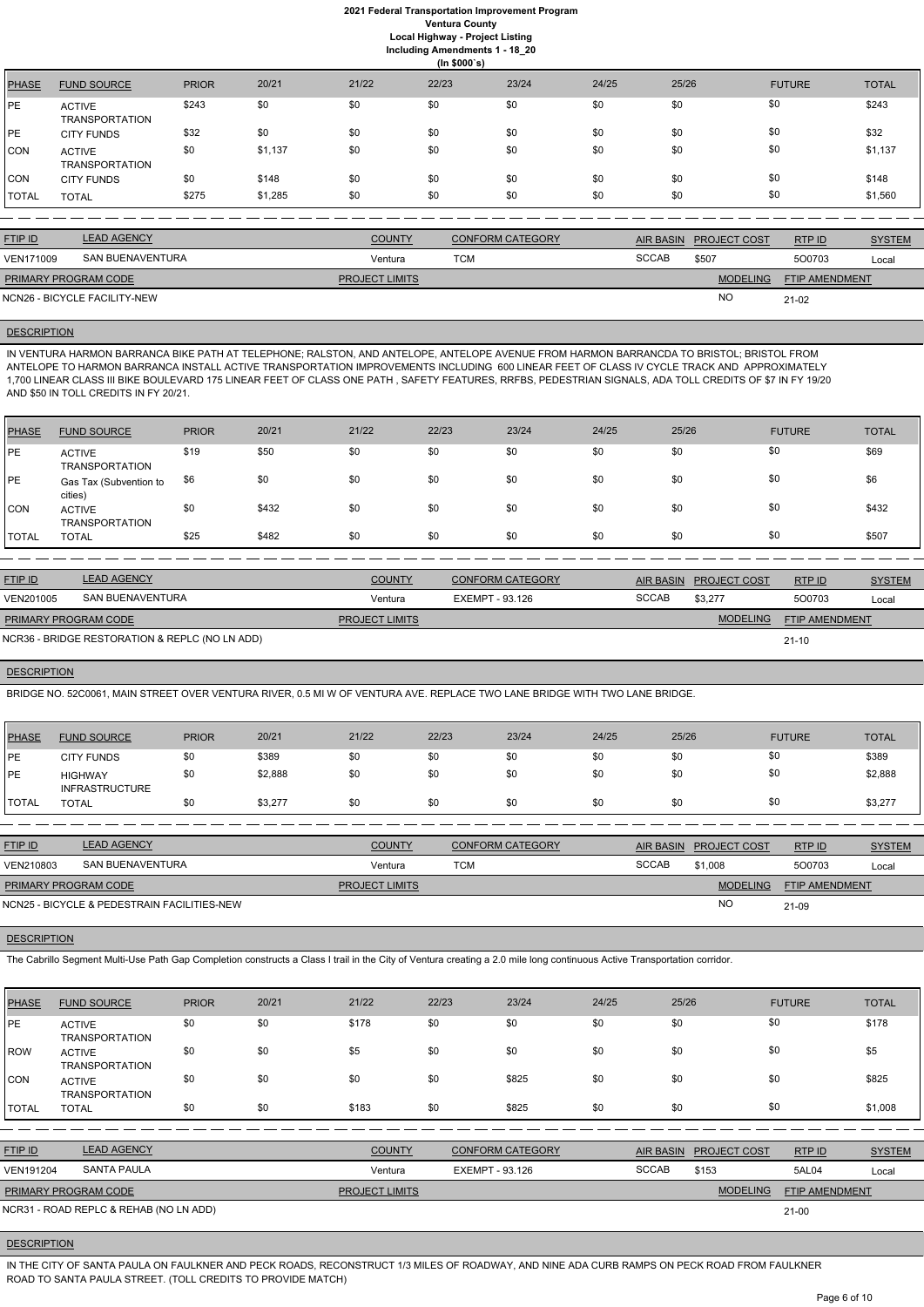| <b>PHASE</b> | <b>FUND SOURCE</b>      | <b>PRIOR</b> | 20/21 | 21/22 | 22/23 | 23/24 | 24/25 | 25/26 | <b>FUTURE</b> | <b>TOTAL</b> |
|--------------|-------------------------|--------------|-------|-------|-------|-------|-------|-------|---------------|--------------|
| CON          | STP LOCAL -<br>REGIONAL | \$0          | \$153 | \$0   | \$0   | \$0   | \$0   | \$0   | \$0           | \$153        |
| TOTAL        | TOTAL                   | \$0          | \$153 | \$0   | \$0   | \$0   | \$0   | \$0   | \$0           | \$153        |

IN THE CITY OF SIMI VALLEY, INSTALL LEFT-TURN PHASING AT FIVE INTERSECTIONS, INCLUDING MODIFICATIONS TO SIGNAL POLES, SIGNAL MAST ARMS, SIGNAL HEADS, AND TRAFFIC SIGNAL CONTROLLERS

| <b>FTIP ID</b>              | <b>LEAD AGENCY</b>                                    | <b>COUNTY</b>         | <b>CONFORM CATEGORY</b> |              | AIR BASIN PROJECT COST | RTPID                 | <b>SYSTEM</b> |
|-----------------------------|-------------------------------------------------------|-----------------------|-------------------------|--------------|------------------------|-----------------------|---------------|
| <b>VEN191203</b>            | <b>SIMI VALLEY</b>                                    | Ventura               | EXEMPT - 93.127         | <b>SCCAB</b> | \$550                  | 5AL07                 | Local         |
| <b>PRIMARY PROGRAM CODE</b> |                                                       | <b>PROJECT LIMITS</b> |                         |              | <b>MODELING</b>        | <b>FTIP AMENDMENT</b> |               |
|                             | NCNH2 - SIGNAL(S)-AT INTERSECTIONS (NON SIGNAL SYNCH) |                       |                         |              |                        | $21 - 00$             |               |

#### **DESCRIPTION**

| <b>PHASE</b> | <b>FUND SOURCE</b>                          | <b>PRIOR</b> | 20/21 | 21/22 | 22/23 | 23/24 | 24/25 | 25/26 | <b>FUTURE</b> | <b>TOTAL</b> |
|--------------|---------------------------------------------|--------------|-------|-------|-------|-------|-------|-------|---------------|--------------|
| <b>PE</b>    | <b>HIGHWAY SAFETY</b><br><b>IMPROVEMENT</b> | \$0          | \$44  | \$0   | \$0   | \$0   | \$0   | \$0   | \$0           | \$44         |
| <b>IPE</b>   | <b>TRAFFIC IMPACT</b><br><b>FEES</b>        | \$0          | \$6   | \$0   | \$0   | \$0   | \$0   | \$0   | \$0           | \$6          |
| <b>CON</b>   | <b>HIGHWAY SAFETY</b><br><b>IMPROVEMENT</b> | \$0          | \$443 | \$0   | \$0   | \$0   | \$0   | \$0   | \$0           | \$443        |
| CON          | <b>TRAFFIC IMPACT</b><br><b>FEES</b>        | \$0          | \$57  | \$0   | \$0   | \$0   | \$0   | \$0   | \$0           | \$57         |
| <b>TOTAL</b> | <b>TOTAL</b>                                | \$0          | \$550 | \$0   | \$0   | \$0   | \$0   | \$0   | \$0           | \$550        |

| <b>FTIP ID</b>              | <b>LEAD AGENCY</b>                          | <b>COUNTY</b>                            | <b>CONFORM CATEGORY</b> |              | AIR BASIN PROJECT COST | RTPID                 | <b>SYSTEM</b> |
|-----------------------------|---------------------------------------------|------------------------------------------|-------------------------|--------------|------------------------|-----------------------|---------------|
| VEN150616                   | THOUSAND OAKS                               | Ventura                                  | EXEMPT - 93.126         | <b>SCCAB</b> | \$2.102                | 5TDL04                | Local         |
| <b>PRIMARY PROGRAM CODE</b> |                                             | <b>PROJECT LIMITS</b>                    |                         |              | <b>MODELING</b>        | <b>FTIP AMENDMENT</b> |               |
|                             | NCN25 - BICYCLE & PEDESTRAIN FACILITIES-NEW | From Thousand Oaks Blvd to Haaland Drive |                         |              | <b>NC</b>              | $21 - 00$             |               |

### **DESCRIPTION**

IN THOUSAND OAKS, ON RANCHO RD BETWEEN THOUSAND OAKS BLVD AND HAALAND DR, INSTALL NEW SIDEWALKS, NEW AND RETROFIT EXISTING CURB RAMPS, SLOPE PAVING AT US-101 UNDERCROSSING,NEW SIGNAL AT US-101 S/B RAMPS, STRIPE NEW CLASS 2 (APPROXIMATELY 3,000 FT), CLASS 3 SHARROWS (APPROXIMATELY 1,050 FT), MODIFY VEHICLE STRIPING, AND MODIFY SIGNAL AT US-101 N/B RAMPS, ADD 3,900 FEET OF NEW CLASS IV BIKE LANES. (USING TOLL CREDITS TO MATCH CMAQ)

| PHASE        | <b>FUND SOURCE</b> | <b>PRIOR</b> | 20/21 | 21/22   | 22/23 | 23/24 | 24/25 | 25/26 | <b>FUTURE</b> | <b>TOTAL</b> |
|--------------|--------------------|--------------|-------|---------|-------|-------|-------|-------|---------------|--------------|
| IPE.         | <b>CITY FUNDS</b>  | \$138        | \$0   | \$0     | \$0   | \$0   | \$0   | \$0   | \$0           | \$138        |
| PE           | <b>CMAQ</b>        | \$209        | \$0   | \$0     | \$0   | \$0   | \$0   | \$0   | \$0           | \$209        |
| CON          | <b>CITY FUNDS</b>  | \$0          | \$0   | \$202   | \$0   | \$0   | \$0   | \$0   | \$0           | \$202        |
| CON          | <b>CMAQ</b>        | \$0          | \$0   | \$1,553 | \$0   | \$0   | \$0   | \$0   | \$0           | \$1,553      |
| <b>TOTAL</b> | TOTAL              | \$347        | \$0   | \$1,755 | \$0   | \$0   | \$0   | \$0   | \$0           | \$2,102      |

| <b>FTIP ID</b>              | <b>LEAD AGENCY</b>                          | <b>COUNTY</b>                         | <b>CONFORM CATEGORY</b>            | AIR BASIN | <b>PROJECT COST</b> | RTPID                 | <b>SYSTEM</b> |
|-----------------------------|---------------------------------------------|---------------------------------------|------------------------------------|-----------|---------------------|-----------------------|---------------|
| <b>VEN171005</b>            | THOUSAND OAKS                               | Ventura                               | NON-REPORTABLE TCM COMMITTED SCCAB |           | \$5,287             | 500703                | Local         |
| <b>PRIMARY PROGRAM CODE</b> |                                             | <b>PROJECT LIMITS</b>                 |                                    |           | <b>MODELING</b>     | <b>FTIP AMENDMENT</b> |               |
|                             | NCN25 - BICYCLE & PEDESTRAIN FACILITIES-NEW | From THOUSAND OAKS BLVD, to HILLCREST |                                    |           | <b>NO</b>           | $21 - 00$             |               |

# **DESCRIPTION**

IN THOUSAND OAKS ON CONEJO SCHOOL ROAD AND WILLOW LANE BETWEEN HILLCREST AND HAMPSHIRE, INSTALL MISSING SIDEWALK AND RECONSTRUCT EXISTING SIDEWALK SEGMENTS FOR ADA REQUIREMENTS (APPROX 3,400 FT.), INSTALL NEW AND RETROFIT CURB RAMPS, , INSTALL PED CROSSWALK ENHANCEMENTS, STRIPE NEW

CLASS 2 (APPROX 5,300 LF), CLASS 3 SHARROWS (APPROX 1,400 LF), MODIFY VEHICLE STRIPING.

| <b>PHASE</b> | <b>FUND SOURCE</b>                     | <b>PRIOR</b> | 20/21   | 21/22 | 22/23 | 23/24 | 24/25 | 25/26 | <b>FUTURE</b> | <b>TOTAL</b> |
|--------------|----------------------------------------|--------------|---------|-------|-------|-------|-------|-------|---------------|--------------|
| <b>IPE</b>   | <b>CITY FUNDS</b>                      | \$276        | \$0     | \$0   | \$0   | \$0   | \$0   | \$0   | \$0           | \$276        |
| <b>IPE</b>   | TDA ARTICLE #3                         | \$290        | \$0     | \$0   | \$0   | \$0   | \$0   | \$0   | \$0           | \$290        |
| l ROW        | <b>CITY FUNDS</b>                      | \$73         | \$0     | \$0   | \$0   | \$0   | \$0   | \$0   | \$0           | \$73         |
| l ROW        | TDA ARTICLE #3                         | \$73         | \$0     | \$0   | \$0   | \$0   | \$0   | \$0   | \$0           | \$73         |
| <b>CON</b>   | <b>ACTIVE</b><br><b>TRANSPORTATION</b> | \$0          | \$775   | \$0   | \$0   | \$0   | \$0   | \$0   | \$0           | \$775        |
| ICON.        | <b>CITY FUNDS</b>                      | \$0          | \$2,091 | \$0   | \$0   | \$0   | \$0   | \$0   | \$0           | \$2,091      |
| CON          | CMAQ                                   | \$0          | \$1,709 | \$0   | \$0   | \$0   | \$0   | \$0   | \$0           | \$1,709      |
| <b>TOTAL</b> | <b>TOTAL</b>                           | \$712        | \$4,575 | \$0   | \$0   | \$0   | \$0   | \$0   | \$0           | \$5,287      |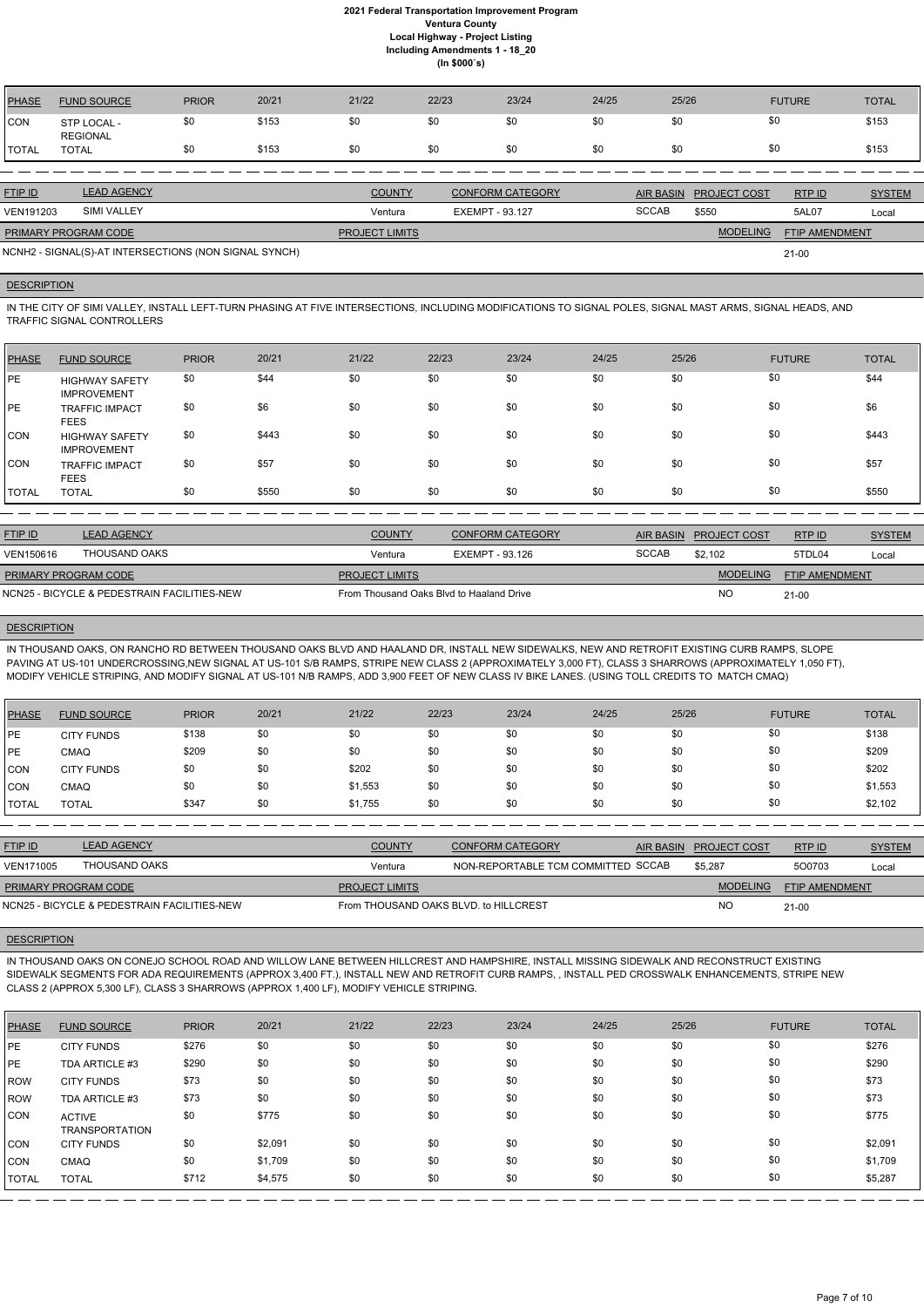| <b>FTIP ID</b>              | <b>LEAD AGENCY</b>                | <b>COUNTY</b>         | CONFORM CATEGORY                              | AIR BASIN    | <b>PROJECT COST</b> | RTPID                 | <b>SYSTEM</b> |
|-----------------------------|-----------------------------------|-----------------------|-----------------------------------------------|--------------|---------------------|-----------------------|---------------|
| VEN190702                   | THOUSAND OAKS                     | Ventura               | тсм                                           | <b>SCCAB</b> | \$2,380             | 500703                | Local         |
| <b>PRIMARY PROGRAM CODE</b> |                                   | <b>PROJECT LIMITS</b> |                                               |              | <b>MODELING</b>     | <b>FTIP AMENDMENT</b> |               |
|                             | NCN27 - PEDESTRIAN FACILITIES-NEW |                       | From THOUSAND OAKS BLVD, to CONEJO SCHOOL RD. |              | <b>NO</b>           | $21-00$               |               |

### **DESCRIPTION**

IN THE CITY OF THOUSAND OAKS ON LOS FELIZ DRIVE, CONSTRUCT SIDEWALK, CURB AND GUTTER AND HANDICAP RAMPS FROM THOUSAND OAKS BLVD. TO CONEJO SCHOOL RD. (4,680 FEET)

| <b>PHASE</b> | <b>FUND SOURCE</b>                     | <b>PRIOR</b> | 20/21   | 21/22 | 22/23 | 23/24 | 24/25 | 25/26 | <b>FUTURE</b> | <b>TOTAL</b> |
|--------------|----------------------------------------|--------------|---------|-------|-------|-------|-------|-------|---------------|--------------|
| <b>IPE</b>   | <b>CITY FUNDS</b>                      | \$380        | \$0     | \$0   | \$0   | \$0   | \$0   | \$0   | \$0           | \$380        |
| ROW          | <b>CITY FUNDS</b>                      | \$50         | \$0     | \$0   | \$0   | \$0   | \$0   | \$0   | \$0           | \$50         |
| <b>CON</b>   | <b>ACTIVE</b><br><b>TRANSPORTATION</b> | \$0          | \$898   | \$0   | \$0   | \$0   | \$0   | \$0   | \$0           | \$898        |
| CON          | <b>CITY FUNDS</b>                      | \$0          | \$1,052 | \$0   | \$0   | \$0   | \$0   | \$0   | \$0           | \$1,052      |
| <b>TOTAL</b> | <b>TOTAL</b>                           | \$430        | \$1,950 | \$0   | \$0   | \$0   | \$0   | \$0   | \$0           | \$2,380      |

| <b>FTIP ID</b>       | <b>LEAD AGENCY</b>                             | <b>COUNTY</b>                | <b>CONFORM CATEGORY</b> |              | AIR BASIN PROJECT COST | RTP ID                | <b>SYSTEM</b> |
|----------------------|------------------------------------------------|------------------------------|-------------------------|--------------|------------------------|-----------------------|---------------|
| VEN210201            | THOUSAND OAKS                                  | Ventura                      | <b>TCM</b>              | <b>SCCAB</b> | \$76,500               | 2020RTP               | Local         |
| PRIMARY PROGRAM CODE |                                                | <b>PROJECT LIMITS</b>        |                         |              | <b>MODELING</b>        | <b>FTIP AMENDMENT</b> |               |
|                      | CANT8 - NEW OVERCROSS OR UNDERCROSS w/ TCM:NRS | From Willow Road to NB Ramps |                         |              | YES                    | 21-05                 |               |

### **DESCRIPTION**

IN THE CITY OF THOUSAND OAKS ON US 101. PM 1.5/2.1, REPLACE HAMPSHIRE ROAD UNDERCROSSING STRUCTURE, BRIDGE NUMBER 52-0273. WIDEN HAMPSHIRE ROAD TO PROVIDE ONE ADDITIONAL LEFT-TURN LANE IN NB DIRECTION BETWEEN SB AND NB RAMPS, IN SB DIRECTION PROVIDE ONE ADDITIONAL THROUGH LANE BETWEEN NB RAMPS AND WILLOW LN AND ONE ADDITIONAL LEFT-TURN LANE BETWEEN SB AND NB RAMPS , CLASS II BIKE LANES, AND WIDEN NB ON-RAMP TO 3 LANES. RIGHT OF WAY ACQUISITION WILL BE REQUIRED.

| PHASE        | <b>FUND SOURCE</b>                | <b>PRIOR</b> | 20/21   | 21/22 | 22/23 | 23/24 | 24/25   | 25/26 | <b>FUTURE</b> | <b>TOTAL</b> |
|--------------|-----------------------------------|--------------|---------|-------|-------|-------|---------|-------|---------------|--------------|
| PE           | Gas Tax (Subvention to<br>cities) | \$0          | \$3,000 | \$0   | \$0   | \$0   | \$6,000 | \$0   | \$0           | \$9,000      |
| ROW          | Gas Tax (Subvention to<br>cities) | \$0          | \$0     | \$0   | \$0   | \$0   | \$0     | \$500 | \$0           | \$500        |
| ICON.        | Gas Tax (Subvention to<br>cities) | \$0          | \$0     | \$0   | \$0   | \$0   | \$0     | \$0   | \$67,000      | \$67,000     |
| <b>TOTAL</b> | <b>TOTAL</b>                      | \$0          | \$3,000 | \$0   | \$0   | \$0   | \$6,000 | \$500 | \$67,000      | \$76,500     |

| <b>FTIP ID</b>              | <b>LEAD AGENCY</b>                        | <b>COUNTY</b>         | <b>CONFORM CATEGORY</b> | <b>AIR BASIN</b> | <b>PROJECT COST</b> | RTPID                 | <b>SYSTEM</b> |
|-----------------------------|-------------------------------------------|-----------------------|-------------------------|------------------|---------------------|-----------------------|---------------|
| <b>VEN54032</b>             | <b>VARIOUS AGENCIES</b>                   | Ventura               | EXEMPT - 93.126         | <b>SCCAB</b>     | \$1.781             | VEN54032              | Local         |
| <b>PRIMARY PROGRAM CODE</b> |                                           | <b>PROJECT LIMITS</b> |                         |                  | <b>MODELING</b>     | <b>FTIP AMENDMENT</b> |               |
|                             | LUM02 - REHABILITATION AND RECONSTRUCTION |                       |                         |                  | <b>NO</b>           | $21 - 17$             |               |

### **DESCRIPTION**

GROUPED PROJECTS FOR PAVEMENT RESURFACING AND/OR REHABILITATION - LOCAL STREETS & ROADS Scope: Projects are consistent with 40 CFR Part 93.126 Exempt Tables 2 categories - Pavement resurfacing and/or rehabilitation, Emergency relief (23 U.S.C. 125), Widening narrow pavements or reconstructing bridges (no add travel lanes). Toll Credits will be used for STPL AND/OR HIP AS NOTED IN BACKUP LISTING.

| PHASE          | <b>FUND SOURCE</b>                      | <b>PRIOR</b> | 20/21 | 21/22   | 22/23 | 23/24 | 24/25 | 25/26 | <b>FUTURE</b> | <b>TOTAL</b> |
|----------------|-----------------------------------------|--------------|-------|---------|-------|-------|-------|-------|---------------|--------------|
| CON            | <b>HIGHWAY</b><br><b>INFRASTRUCTURE</b> | \$0          | \$0   | \$1,581 | \$0   | \$0   | \$0   | \$0   | \$0           | \$1,581      |
| CON            | <b>STP LOCAL</b>                        | \$0          | \$200 | \$0     | \$0   | \$0   | \$0   | \$0   | \$0           | \$200        |
| <b>I</b> TOTAL | <b>TOTAL</b>                            | \$0          | \$200 | \$1,581 | \$0   | \$0   | \$0   | \$0   | \$0           | \$1,781      |

| <b>FTIP ID</b>              | <b>LEAD AGENCY</b>                             | <b>COUNTY</b>         | <b>CONFORM CATEGORY</b> |              | AIR BASIN PROJECT COST | RTPID                 | <b>SYSTEM</b> |
|-----------------------------|------------------------------------------------|-----------------------|-------------------------|--------------|------------------------|-----------------------|---------------|
| VENLS07                     | <b>VARIOUS AGENCIES</b>                        | Ventura               | EXEMPT - 93.126         | <b>SCCAB</b> | \$16.838               | <b>VENLS07</b>        | Local         |
| <b>PRIMARY PROGRAM CODE</b> |                                                | <b>PROJECT LIMITS</b> |                         |              | <b>MODELING</b>        | <b>FTIP AMENDMENT</b> |               |
|                             | NCR36 - BRIDGE RESTORATION & REPLC (NO LN ADD) |                       |                         |              | <b>NC</b>              | $21 - 15$             |               |

#### **DESCRIPTION**

GROUPED PROJECTS FOR BRIDGE REHABILITATION AND RECONSTRUCTION - HBP PROGRAM Scope: Projects are consistent with 40 CFR Part 93.126 Exempt Tables 2 categories - Widening narrow pavements or reconstructing bridges (no additional travel lanes)

| PHASE        | <b>FUND SOURCE</b>    | <b>PRIOR</b> | 20/21 | 21/22 | 22/23 | 23/24 | 24/25   | 25/26 | <b>FUTURE</b> | <b>TOTAL</b> |
|--------------|-----------------------|--------------|-------|-------|-------|-------|---------|-------|---------------|--------------|
| <b>CON</b>   | <b>BRIDGE - LOCAL</b> | \$0          | \$173 | \$0   | \$0   | \$78  | \$4,132 | \$0   | \$9,795       | \$14,178     |
| <b>CON</b>   | <b>COUNTY</b>         | \$0          | \$38  | \$0   | \$0   | \$19  | \$535   | \$0   | \$2,068       | \$2,660      |
| <b>TOTAL</b> | TOTAL                 | \$0          | \$211 | \$0   | \$0   | \$97  | \$4,667 | \$0   | \$11,863      | \$16,838     |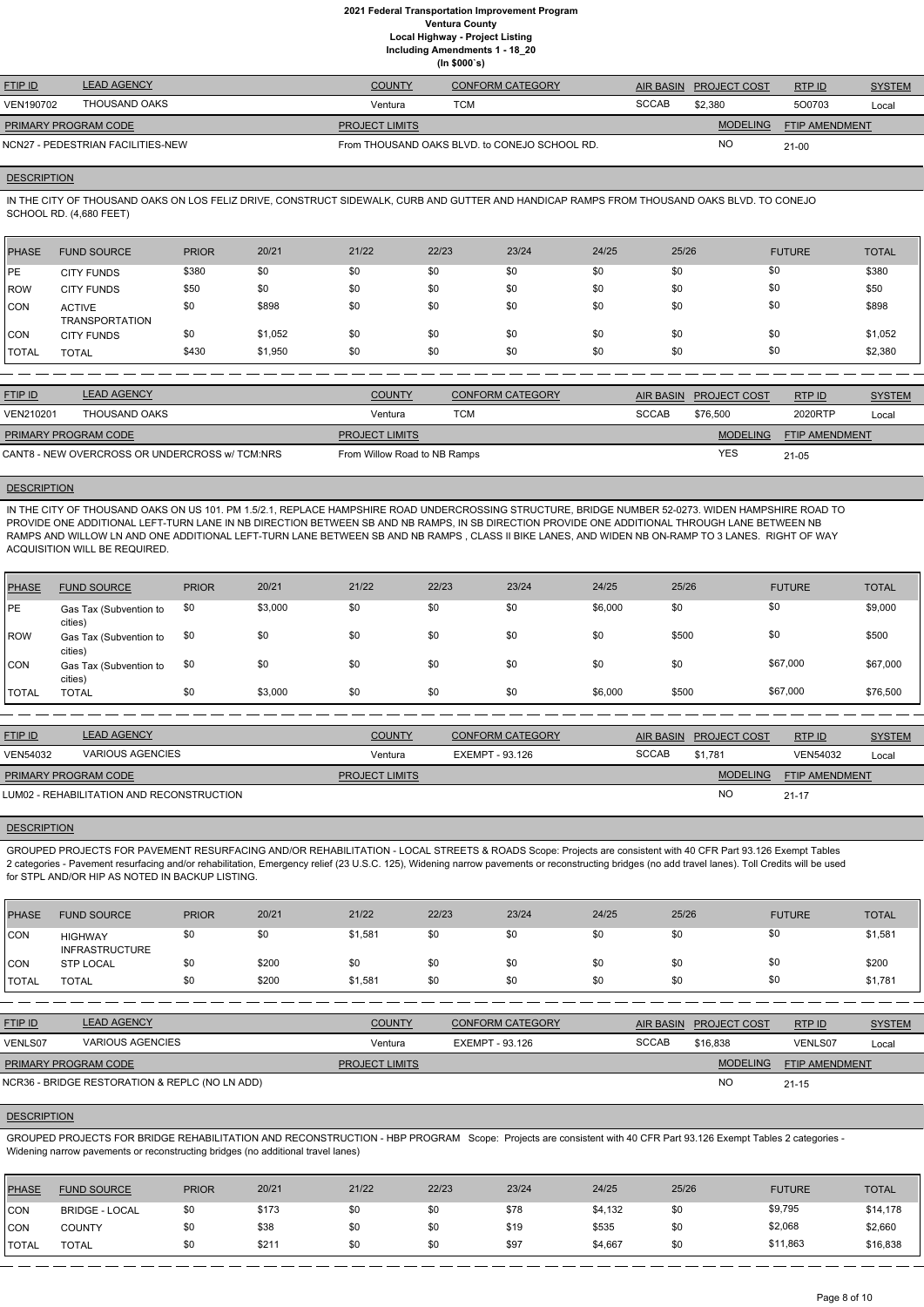|  | (ln \$000's) |
|--|--------------|
|--|--------------|

| <b>FTIP ID</b>       | <b>LEAD AGENCY</b>                                    | <b>COUNTY</b>                       | <b>CONFORM CATEGORY</b> |              | AIR BASIN PROJECT COST | RTPID          | <b>SYSTEM</b> |
|----------------------|-------------------------------------------------------|-------------------------------------|-------------------------|--------------|------------------------|----------------|---------------|
| <b>VEN011202</b>     | <b>VENTURA COUNTY</b>                                 | Ventura                             | NON-EXEMPT              | <b>SCCAB</b> | \$8.873                | VEN011202      | Local         |
| PRIMARY PROGRAM CODE |                                                       | <b>PROJECT LIMITS</b>               |                         |              | <b>MODELING</b>        | FTIP AMENDMENT |               |
| GМ                   | CAY63 - HIGHWAY/ROAD IMP - LANE ADD'S (NO HOV LANES): | From OXNARD CITY LIMIT to RICE ROAD |                         |              | <b>YES</b>             | $21 - 16$      |               |

**DESCRIPTION** 

HUENEME RD FROM OXNARD CITY LIMITS TO RICE RD - WIDEN FROM 2 TO 4 LANES (PHASE I)

| <b>PHASE</b> | <b>FUND SOURCE</b>                      | <b>PRIOR</b> | 20/21 | 21/22   | 22/23 | 23/24 | 24/25 | 25/26   | <b>FUTURE</b> | <b>TOTAL</b> |
|--------------|-----------------------------------------|--------------|-------|---------|-------|-------|-------|---------|---------------|--------------|
| <b>IPE</b>   | <b>HIGHWAY</b><br><b>INFRASTRUCTURE</b> | \$0          | \$0   | \$1,172 | \$0   | \$0   | \$0   | \$0     | \$0           | \$1,172      |
| <b>IPE</b>   | <b>PRIVATE FUNDS</b>                    | \$0          | \$0   | \$998   | \$0   | \$0   | \$0   | \$0     | \$0           | \$998        |
| <b>ROW</b>   | <b>PRIVATE FUNDS</b>                    | \$0          | \$0   | \$0     | \$0   | \$0   | \$0   | \$300   | \$0           | \$300        |
| ICON         | <b>PRIVATE FUNDS</b>                    | \$0          | \$0   | \$0     | \$0   | \$0   | \$0   | \$6,403 | \$0           | \$6,403      |
| <b>TOTAL</b> | <b>TOTAL</b>                            | \$0          | \$0   | \$2,170 | \$0   | \$0   | \$0   | \$6,703 | \$0           | \$8,873      |

| <b>FTIP ID</b>              | <b>LEAD AGENCY</b>                                    | <b>COUNTY</b>         | CONFORM CATEGORY                            | <b>AIR BASIN</b> | <b>PROJECT COST</b> | RTPID                 | <b>SYSTEM</b> |
|-----------------------------|-------------------------------------------------------|-----------------------|---------------------------------------------|------------------|---------------------|-----------------------|---------------|
| VEN170105                   | <b>VENTURA COUNTY</b>                                 | Ventura               | NON-EXEMPT                                  | <b>SCCAB</b>     | \$2.560             | 5A0708                | Local         |
| <b>PRIMARY PROGRAM CODE</b> |                                                       | <b>PROJECT LIMITS</b> |                                             |                  | <b>MODELING</b>     | <b>FTIP AMENDMENT</b> |               |
| <b>RS</b>                   | CAX63 - HIGHWAY/ROAD IMP - LANE ADD'S (NO HOV LANES): |                       | From @ GONZALES ROAD to AT THE INTERSECTION |                  | <b>YES</b>          | $21 - 00$             |               |

**DESCRIPTION** 

HARBOR BOULEVARD AT GONZALES ROAD - ADD 2ND SOUTHBOUND THROUGH LANE AND 2ND NORTHBOUND THROUGH LANE.

| <b>PHASE</b> | <b>FUND SOURCE</b>   | <b>PRIOR</b> | 20/21 | 21/22 | 22/23 | 23/24 | 24/25   | 25/26 | <b>FUTURE</b> | <b>TOTAL</b> |
|--------------|----------------------|--------------|-------|-------|-------|-------|---------|-------|---------------|--------------|
| PE           | <b>PRIVATE FUNDS</b> | \$0          | \$0   | \$0   | \$0   | \$0   | \$330   | \$0   | \$0           | \$330        |
| ICON         | <b>PRIVATE FUNDS</b> | \$0          | \$0   | \$0   | \$0   | \$0   | \$2,230 | \$0   | \$0           | \$2,230      |
| <b>TOTAL</b> | <b>TOTAL</b>         | \$0          | \$0   | \$0   | \$0   | \$0   | \$2,560 | \$0   | \$0           | \$2,560      |

| <b>FTIP ID</b>              | <b>LEAD AGENCY</b>    | <b>COUNTY</b>         | <b>CONFORM CATEGORY</b> | AIR BASIN    | <b>PROJECT COST</b> | RTPID                 | <b>SYSTEM</b> |
|-----------------------------|-----------------------|-----------------------|-------------------------|--------------|---------------------|-----------------------|---------------|
| VEN170109                   | <b>VENTURA COUNTY</b> | Ventura               | EXEMPT - 93.126         | <b>SCCAB</b> | \$3.400             | 9999                  | Local         |
| <b>PRIMARY PROGRAM CODE</b> |                       | <b>PROJECT LIMITS</b> |                         |              | <b>MODELING</b>     | <b>FTIP AMENDMENT</b> |               |
| PLN40 - PLANNING            |                       |                       |                         |              | <b>NO</b>           | $21 - 00$             |               |

# **DESCRIPTION**

HUENEME ROAD FROM RICE ROAD TO LAS POSAS ROAD - WIDEN 3.66 ROAD MILES TO FOUR LANES ( PE ONLY)

| <b>PHASE</b> | <b>FUND SOURCE</b>   | <b>PRIOR</b> | 20/21 | 21/22 | 22/23 | 23/24 | 24/25   | 25/26 | <b>FUTURE</b> | <b>TOTAL</b> |
|--------------|----------------------|--------------|-------|-------|-------|-------|---------|-------|---------------|--------------|
| <b>DE</b>    | <b>PRIVATE FUNDS</b> | \$0          |       | \$C   |       | \$0   | \$3,400 | \$0   | งบ            | \$3,400      |
| <b>TOTAL</b> | <b>TOTAL</b>         | \$0          |       |       |       | \$0   | \$3,400 | \$0   | ა∪            | \$3,400      |

| <b>FTIP ID</b>              | <b>LEAD AGENCY</b>                                     | <b>COUNTY</b>         | <b>CONFORM CATEGORY</b>                        |              | AIR BASIN PROJECT COST | RTP ID                | <b>SYSTEM</b> |
|-----------------------------|--------------------------------------------------------|-----------------------|------------------------------------------------|--------------|------------------------|-----------------------|---------------|
| <b>VEN170110</b>            | <b>VENTURA COUNTY</b>                                  | Ventura               | NON-EXEMPT                                     | <b>SCCAB</b> | \$58,700               | 5A0720                | Local         |
| <b>PRIMARY PROGRAM CODE</b> |                                                        | <b>PROJECT LIMITS</b> |                                                |              | <b>MODELING</b>        | <b>FTIP AMENDMENT</b> |               |
| RS.                         | CAX63 - HIGHWAY/ROAD IMP - LANE ADD'S ( NO HOV LANES): |                       | From OXNARD CITY LIMITS to VENTURA CITY LIMITS |              | <b>YES</b>             | $21-00$               |               |

**DESCRIPTION** 

HARBOR BOULEVARD - WIDEN APPROXIMATELY 1.99 MILES OF ROADWAY FROM TWO TO FOUR LANES FROM OXNARD CL TO VENTURA CL (MILEAGE INCLUDES 545.6 FOOT BRIDGE OVER SANTA CLARA RIVER)

| <b>PHASE</b>   | <b>FUND SOURCE</b>           | <b>PRIOR</b> | 20/21 | 21/22                                | 22/23 | 23/24                   | 24/25        | 25/26            |                     | <b>FUTURE</b>         | <b>TOTAL</b>  |
|----------------|------------------------------|--------------|-------|--------------------------------------|-------|-------------------------|--------------|------------------|---------------------|-----------------------|---------------|
| PE             | PRIVATE FUNDS                | \$0          | \$0   | \$0                                  | \$0   | \$0                     | \$7,630      | \$0              |                     | \$0                   | \$7,630       |
| ICON           | PRIVATE FUNDS                | \$0          | \$0   | \$0                                  | \$0   | \$0                     | \$51,070     | \$0              |                     | \$0                   | \$51,070      |
| <b>ITOTAL</b>  | <b>TOTAL</b>                 | \$0          | \$0   | \$0                                  | \$0   | \$0                     | \$58,700     | \$0              |                     | \$0                   | \$58,700      |
|                |                              |              |       |                                      |       |                         |              |                  |                     |                       |               |
| <b>FTIP ID</b> | <b>LEAD AGENCY</b>           |              |       | <b>COUNTY</b>                        |       | <b>CONFORM CATEGORY</b> |              | <b>AIR BASIN</b> | <b>PROJECT COST</b> | RTPID                 | <b>SYSTEM</b> |
| VEN210603      | <b>VENTURA COUNTY</b>        |              |       | Ventura                              |       | NON-REPORTABLE TCM      | <b>SCCAB</b> |                  | \$957               |                       | Local         |
|                | PRIMARY PROGRAM CODE         |              |       | <b>PROJECT LIMITS</b>                |       |                         |              |                  | <b>MODELING</b>     | <b>FTIP AMENDMENT</b> |               |
|                | NCN26 - BICYCLE FACILITY-NEW |              |       | From Mulberry Road to Los Cabos Lane |       |                         |              |                  | NO                  | 21-06                 |               |

# **DESCRIPTION**

Ventura Avenue Pedestrian and Bike Lane Improvements: Construct 1,135 feet of sidewalk on east side of Ventura Ave; 1580 feet of Class II bike lanes on west side; 1580 feet of Class III bike lanes on east side; access ramps; traffic calming measures.